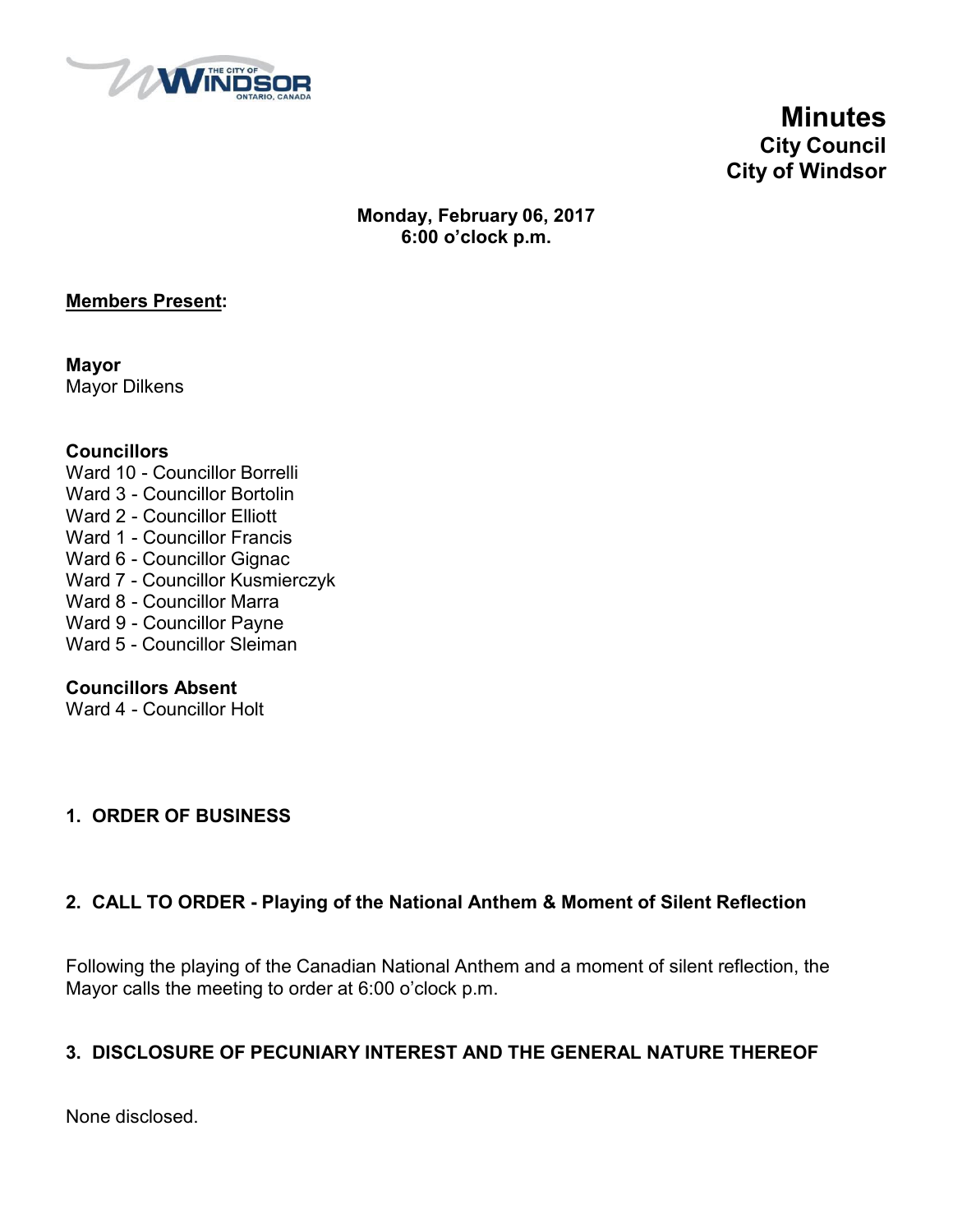### **4. ADOPTION OF THE MINUTES**

#### **4.1 Council Minutes January 9, 2017**

Moved by: Councillor Elliott Seconded by: Councillor Francis

That the Minutes of the regular meeting of Council held January 9, 2017 **BE ADOPTED** as presented. **Carried** 

#### **4.2 Special Meeting of Council January 16, 2017**

Moved by: Councillor Elliott Seconded by: Councillor Francis

That the Minutes of the Special Meeting of Council held January 16, 2017 **BE ADOPTED** as presented. Carried.

#### **5. NOTICE OF PROCLAMATIONS**

Heart Month – February 2017 Eating Disorder Awareness Week – February 1-7, 2017 Congenital Heart Defects Awareness Week – February 7-14, 2017 Rotary International World Peace & Understanding Week – February 19-25, 2017

#### **6. COMMITTEE OF THE WHOLE**

Moved by: Councillor Gignac Seconded by: Councillor Sleiman

That Council do now rise and move into Committee of the Whole with the Mayor presiding for the purpose of dealing with:

- (a) communication items;
- (b) consent agenda;
- (c) hearing requests for deferrals, referrals and/or withdrawals of any items of business;
- (d) hearing presentations and delegations;
- (e) consideration of business items;
- (f) consideration of Committee reports: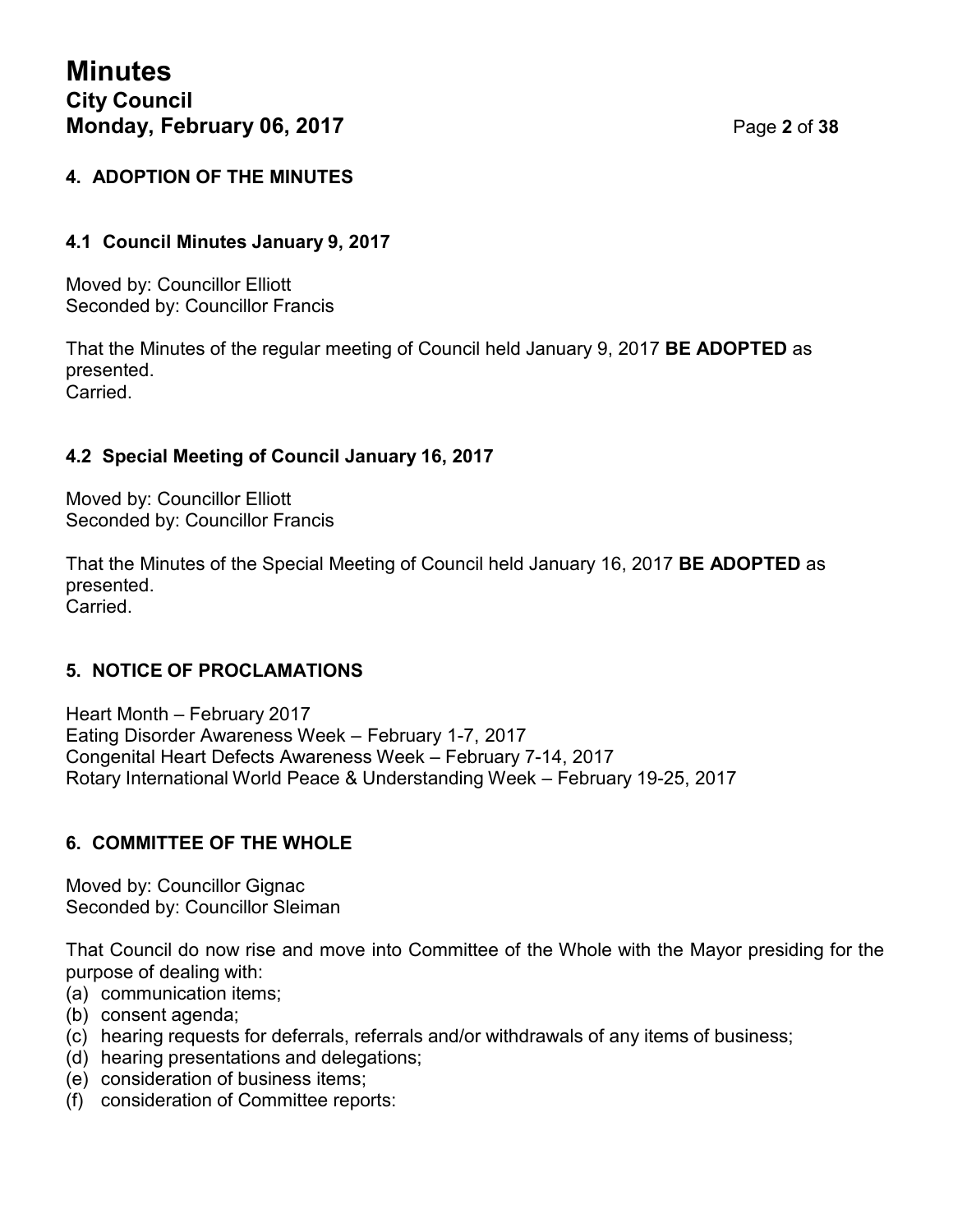### **Minutes City Council Monday, February 06, 2017** Page **3** of **38**

(i) **Report of Special In-Camera Meeting or other Committee as may be held prior to Council** (if scheduled); and

(g) consideration of by-laws 18-2017 through 32-2017 (inclusive). Carried.

### **7. COMMUNICATIONS INFORMATION PACKAGE**

### **7.1 Correspondence for Council - February 6, 2017**

Moved by: Councillor Kusmierczyk Seconded by: Councillor Marra

Decision Number: CR54/2017

That the following Communication Items 7.1.1 to 7.1.19 inclusive, as set forth in the Council Agenda **BE REFERRED** as noted:

| No.   | Sender                                                       | Subject                                                                                                                                                                                                                                       |
|-------|--------------------------------------------------------------|-----------------------------------------------------------------------------------------------------------------------------------------------------------------------------------------------------------------------------------------------|
| 7.1.1 | Ministry of<br>Agriculture, Food and<br><b>Rural Affairs</b> | Rural Economic Development (RED) Program - call<br>for applications<br><b>Chief Financial Officer/City Treasurer</b><br><b>Economic Development Officer</b><br>Note & File<br>GP2017                                                          |
| 7.1.2 | The Royal Canadian<br>Legion, Ontario<br>Command             | Request for support by sponsoring advertisement<br>space in the Military Service Recognition Book<br><b>Chief Financial Officer/City Treasurer</b><br><b>COUNCIL DIRECTION REQUESTED</b><br>otherwise Note & File<br>APR2017                  |
| 7.1.3 | <b>Ontario Municipal</b><br>Board (OMB)                      | Notice of Decision - Paciorka Leaseholds Limited v.<br>City of Windsor<br><b>City Planner</b><br><b>City Solicitor</b><br>Note & File<br>APM2017                                                                                              |
| 7.1.4 | <b>Dillon Consulting</b><br>Limited                          | Request for Feedback for Ministry of Transportation<br><b>Class Environmental Assessment and Detail Design</b><br>- Four Underpasses in Essex County and the<br>Municipality of Chatham-Kent<br><b>City Engineer</b><br>Note & File<br>GP2017 |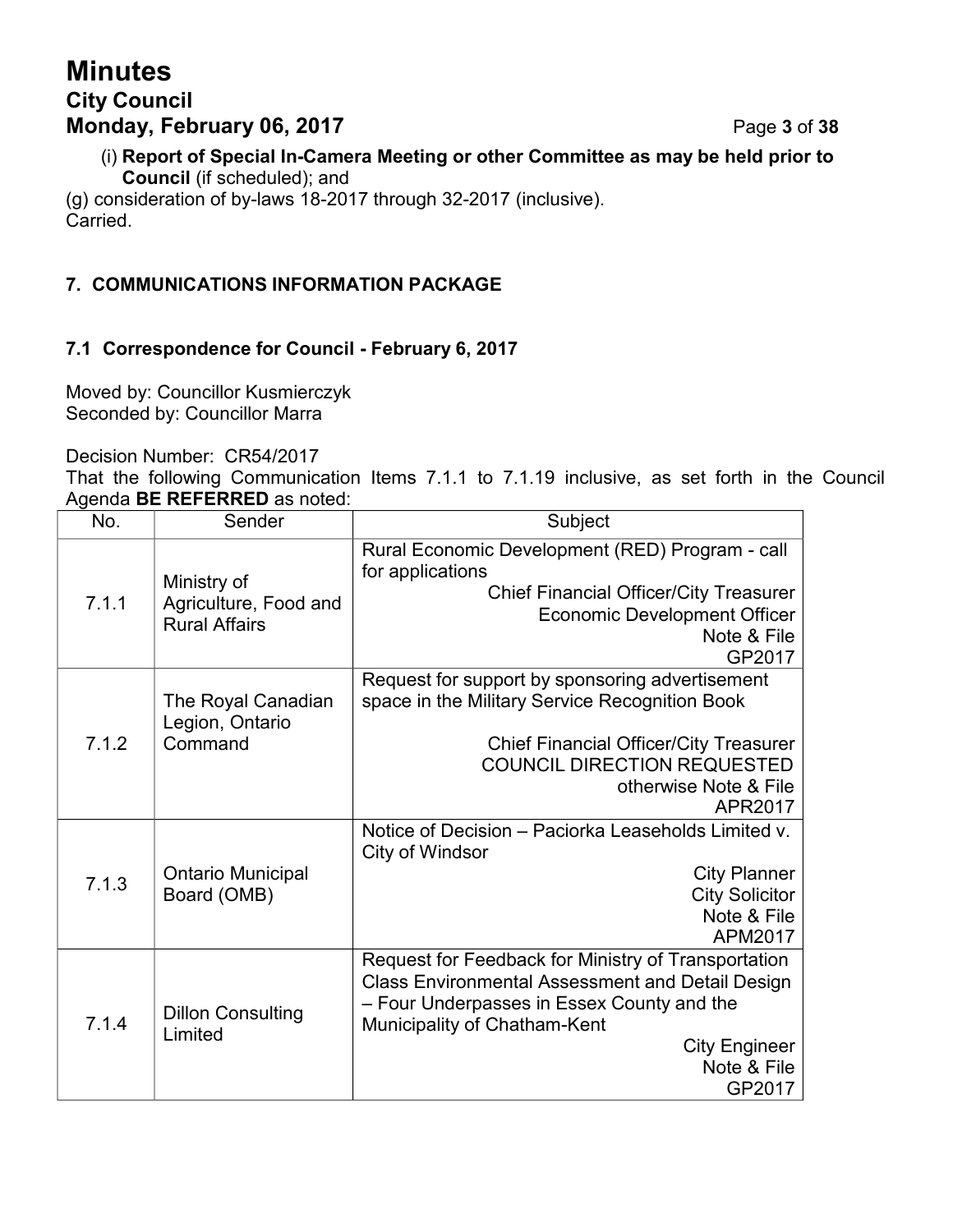## **Minutes City Council Monday, February 06, 2017** Page **4** of **38**

| No.    | Sender                                             | Subject                                                                                                                                                                                                                                                                |
|--------|----------------------------------------------------|------------------------------------------------------------------------------------------------------------------------------------------------------------------------------------------------------------------------------------------------------------------------|
| 7.1.5  | <b>Dillon Consulting</b><br>Limited                | Town of Tecumseh Transportation Master Plan -<br>Notice of Completion<br><b>City Engineer</b><br>Note & File<br>MT2017                                                                                                                                                 |
| 7.1.6  | <b>Windsor Public</b><br>Library                   | Minutes of the Windsor Public Library Board<br>Meeting held on November 15, 2016<br>Note & File<br>MB2017                                                                                                                                                              |
| 7.1.7  | <b>Windsor Public</b><br>Library                   | Minutes of the Windsor Public Library Board Special<br>Meeting held on November 17, 2016<br>Note & File<br>MB2017                                                                                                                                                      |
| 7.1.8  | Secretary/Treasurer,<br>Committee of<br>Adjustment | Committee of Adjustment/Consent Authority Agenda<br>for January 26, 2017 Meeting.<br>Note & File<br>ZC2017                                                                                                                                                             |
| 7.1.9  | Secretary/Treasurer,<br>Committee of<br>Adjustment | Committee of Adjustment/Consent Authority Agenda<br>for February 9, 2017 Meeting.<br>Note & File<br>ZC2017                                                                                                                                                             |
| 7.1.10 | Office of the Prime<br><b>Minister</b>             | Letter of response to City of Windsor resolution<br>regarding the Waukesha Water Diversion<br>Application<br>Note & File<br>GF2017                                                                                                                                     |
| 7.1.11 | Manager of Urban<br>Design                         | Site Plan Approval Application, Ahmadiyya<br>Movement in Islam (Ontario) Incorporated, 1957-<br>1959 Head Avenue, proposed new access off of<br>Head Avenue to a 60 vehicle parking lot with new<br>canopy structures at building entrances<br>Note & File<br>ZS/12731 |
| 7.1.12 | Manager of Urban<br>Design                         | Site Plan Approval Application, Greater Essex<br>County District School Board - Dougall Public<br>School, 411 & 425 Elliott Street West to permit a<br>new paved parking lot<br>Note & File<br>ZS/12734                                                                |
| 7.1.13 | Manager of Urban<br>Design                         | Site Plan Approval Application, Managed Network<br>Systems Inc. (MNSI), 5769 Tecumseh Road East to<br>convert an automotive garage into an Internet<br>transfer building                                                                                               |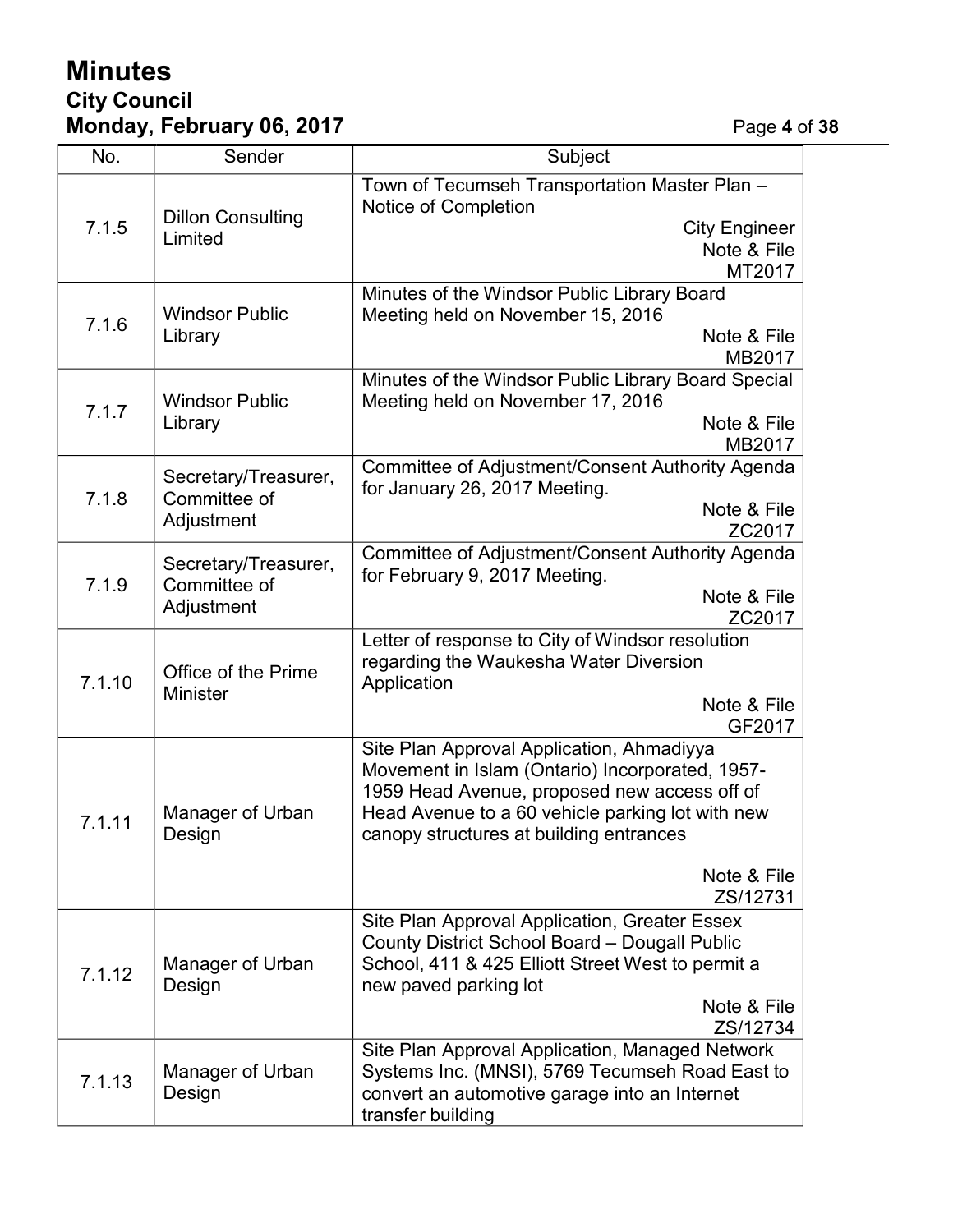## **Minutes City Council Monday, February 06, 2017 Page 5** of 38

| No.    | Sender                                    | Subject                                                                                                                                                                                                                                                   |
|--------|-------------------------------------------|-----------------------------------------------------------------------------------------------------------------------------------------------------------------------------------------------------------------------------------------------------------|
|        |                                           | Note & File<br>ZS/12738                                                                                                                                                                                                                                   |
| 7.1.14 | Manager of Urban<br>Design                | Site Plan Approval Application, Greater Essex<br>County District School Board - Vincent Massey,<br>1601 Norfolk Street to remove fence, trees and<br>walkway and permit a new asphalt entrance off of<br><b>Norfolk Street</b><br>Note & File<br>ZS/12742 |
| 7.1.15 | Manager of Urban<br>Design                | Site Plan Approval Application, Sandison<br>Residences Inc., 550 & 555 Sandison Street,<br>proposed development of multi-unit residential<br>(rental)<br>Note & File<br>ZS/12745                                                                          |
| 7.1.16 | Manager of<br>Development<br>Applications | Draft Plan of Condominium, Brighton Court<br>Apartments Ltd, 350 Elliott Street East to convert<br>140 rental units in a 9-storey apartment into<br>condominiums<br>Note & File                                                                           |
| 7.1.17 | Manager of<br>Development<br>Applications | ZP/12740<br>Zoning Amendment, Royalty Homes, 0 Dominion<br>Boulevard to allow for the construction of a semi-<br>detached dwelling<br>Note & File<br>ZP/12694                                                                                             |
| 7.1.18 | Manager of Urban<br>Design                | Site Plan Approval Application, Stoyshin Enterprises<br>(Windsor) Ltd., 849 Walker Road to convert a<br>vacant lot into a parking lot<br>Note & File<br>ZS/12749                                                                                          |
| 7.1.19 | Manager of Urban<br>Design                | Site Plan Approval Application, 1635626 Ontario<br>Ltd. - Toy Box Daycare, 0 Walker/3966<br>Walker/3953 Riberdy to convert a vacant lot,<br>warehouse and office building into a day nursery<br>with parking<br>Note & File<br>ZS/12751                   |

Carried.

### **7.6 CR629/2016 - George Avenue and Ypres Avenue Petition - Ward 5**

Moved by: Councillor Sleiman Seconded by: Councillor Kusmierczyk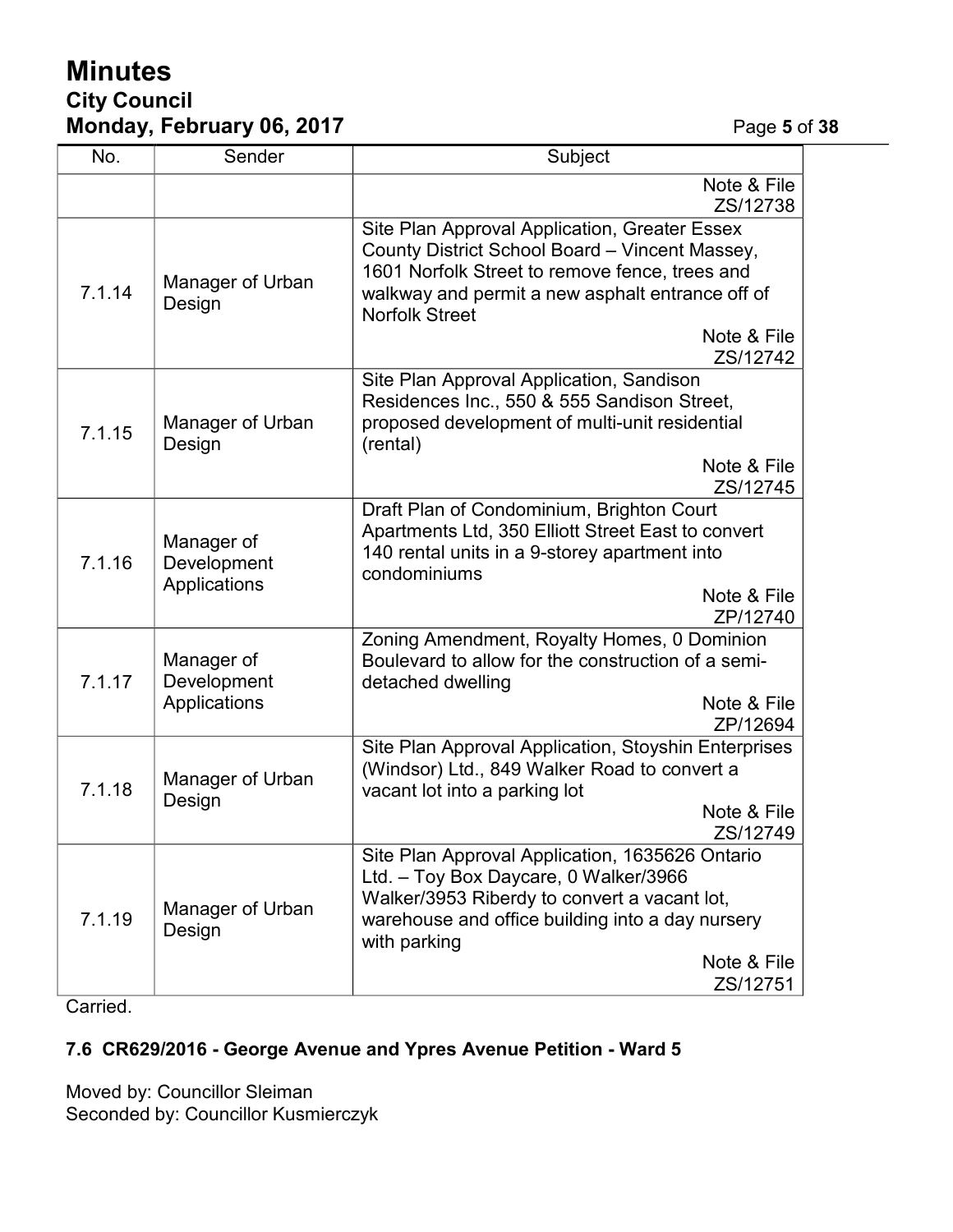### **Minutes City Council Monday, February 06, 2017 Page 6** of 38

That the report of the City Engineer dated January 12, 2017 entitled "CR629/2016 – George Avenue and Ypres Avenue Petition" **BE REFERRED** to the regular business portion of the agenda. Carried.

> Report Number: C 10/2017 Clerk's File: ACO/12103

#### **7.3 Response to CQ34-2016: Design Guidelines for fencing along Riverside Drive**

Moved by: Councillor Kusmierczyk Seconded by: Councillor Sleiman

That the report of the City Planner dated October 26, 2016 entitled "Response to CQ34-2016: Design Guidelines for fencing along Riverside Drive" **BE REFERRED** to the regular business portion of the agenda. Carried.

> Report Number: CM 59/2016 Clerk's File: SR2017

#### **7.4 CQ23-2016 - Use of Aerial Drones in Parks City Wide**

Moved by: Councillor Kusmierczyk Seconded by: Councillor Sleiman

That the report of the City Solicitor dated January 17, 2017 entitled "CQ23-2016 – Use of Aerial Drones in Parks" **BE REFERRED** to the regular business portion of the agenda. Carried.

> Report Number: CM 6/2017 Clerk's File: SR2017

#### **7.1.2 Request for support by sponsoring advertisement space in the Military Service Recognition Book**

Moved by: Councillor Marra Seconded by: Councillor Francis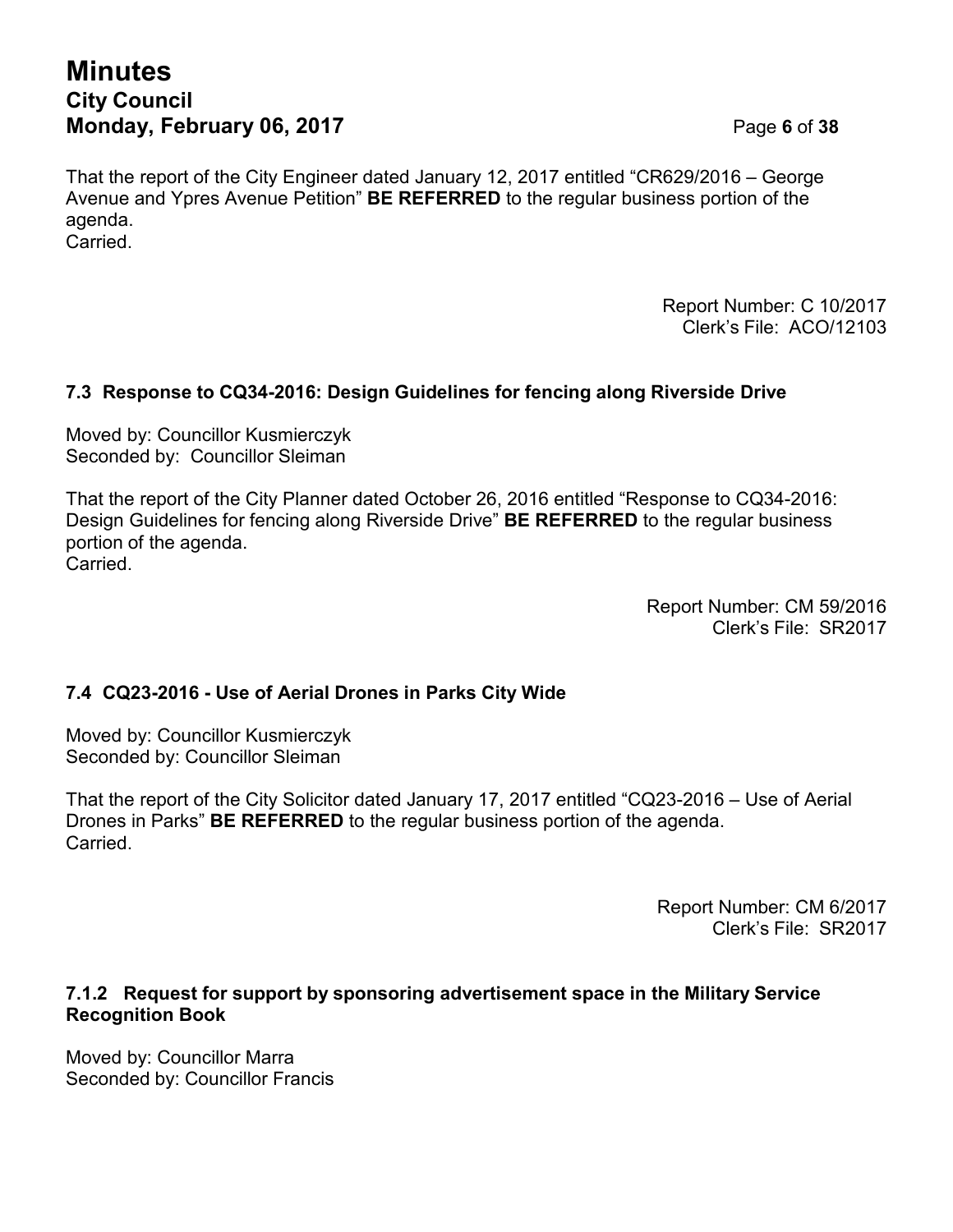### **Minutes City Council Monday, February 06, 2017 Page 7** of 38

Decision Number: CR55/2017

THAT Rule 13.9 of the Procedure By-law regarding business not already before Council **BE WAIVED** to permit the introduction of a motion for reconsideration by Councillor Marra without prior notice regarding the noting and filing of Communication 7.1.2 (The Royal Canadian Legion Ontario Command).

Carried.

Moved by: Councillor Marra Seconded by: Councillor Francis

Decision Number: CR56/2017 THAT the following motion adopted by City Council on February 6, 2017 **BE RECONSIDERED**:

THAT the correspondence from the Royal Canadian Legion Ontario Command regarding the 4<sup>th</sup> annual Military Service Recognition book, **BE NOTED AND FILED**. Carried.

Moved by: Councillor Marra Seconded by: Councillor Elliott

Decision Number: CR57/2017

THAT the correspondence from the Royal Canadian Legion Ontario Command regarding the  $4<sup>th</sup>$ annual Military Service Recognition Book, **BE RECEIVED** for information; and further,

THAT **APPROVAL BE GIVEN** for a half page colour ad in the "Military Service Recognition Book" in the amount of \$895.00 (cost of \$792.04 plus \$102.96 HST), and that this amount **BE CHARGED** to the Budget Stabilization Reserve (BSR) Fund. Carried.

Councillor Gignac voting nay.

Report Number: CMC 2/2017 Clerk's File: APR2017

#### **7.2 2016 Municipal Accomplishments Report - City Wide**

Moved by: Councillor Kusmierczyk Seconded by: Councillor Marra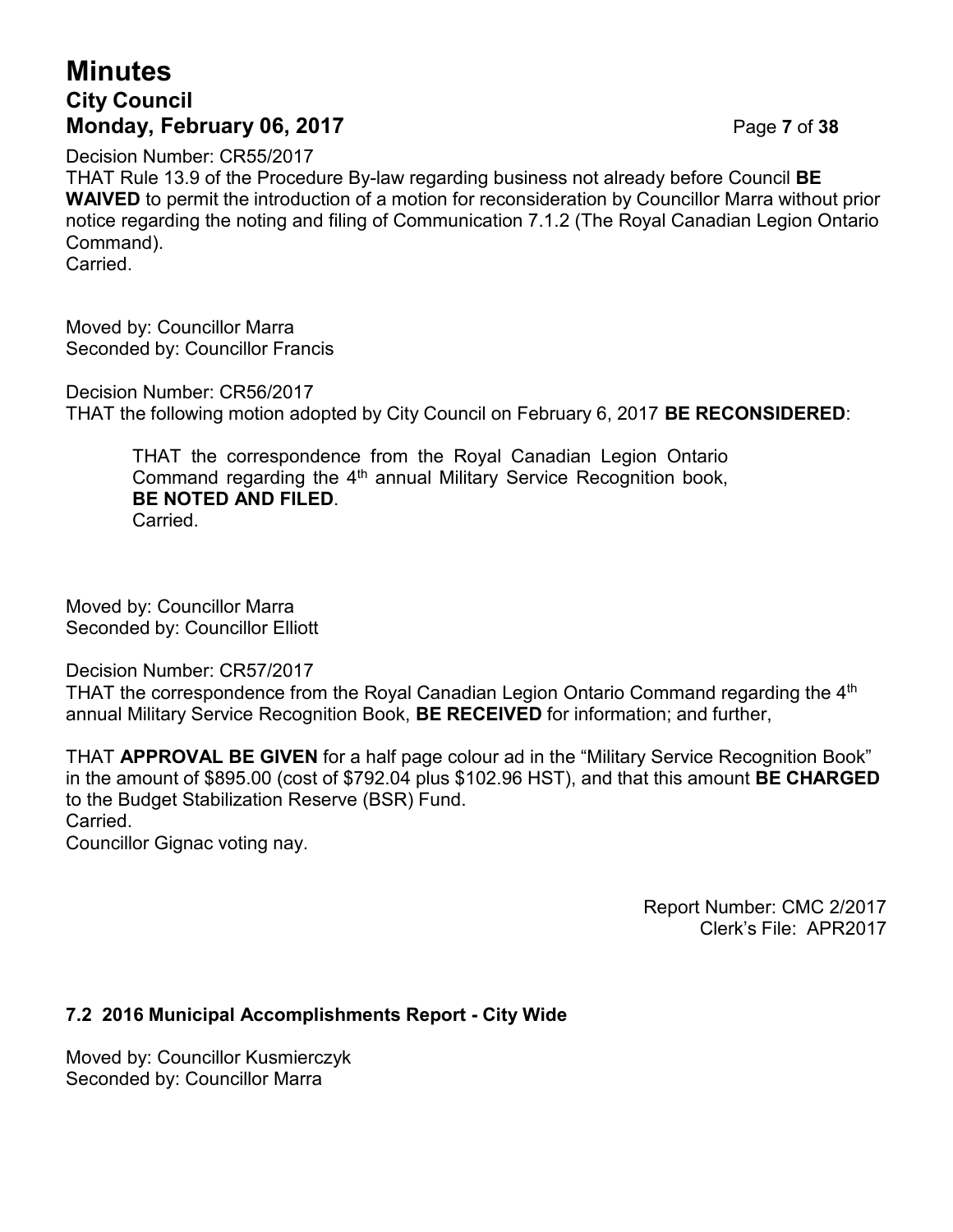### **Minutes City Council Monday, February 06, 2017 Page 8 of 38**

Decision Number: CR58/2017

THAT the 2016 Municipal Accomplishments Report regarding the accomplishments of City staff and departments in the 2016 calendar year and surrounding time frame, as directed by the Mayor and City Council, **BE RECEIVED** for information. **Carried** 

> Report Number: S 8/2017 Clerk's File: AS2017

#### **7.5 City Wide 2017 BIA Budget Review and Approval Process**

Moved by: Councillor Kusmierczyk Seconded by: Councillor Marra

Decision Number: CR61/2017 THAT the City Wide 2017 BIA Budget Review and Approval Process **BE RECEIVED** for information. **Carried** 

> Report Number: CM 7/2017 Clerk's File: AFB/12410

#### **8. CONSENT AGENDA**

#### **8.1 2016 Cold Milling & Asphalt Paving II - Tender No. 145-16**

Moved by: Councillor Payne Seconded by: Councillor Sleiman

Decision Number: CR63/2017

I. THAT the following low tender **BE ACCEPTED:**

| Tenderer:                       | Coco Paving Inc.<br>485 Little Baseline Road<br>Tecumseh, ON N8N 2L9 |
|---------------------------------|----------------------------------------------------------------------|
| Work:                           | 2016 Cold Milling & Asphalt Paving II<br>Tender 145-16.              |
| <b>Total Tendered</b><br>Price: | \$664,940.00 (excluding HST)                                         |
| Accounts<br>Charged:            | 2016 Capital Budget Project ID 7161054                               |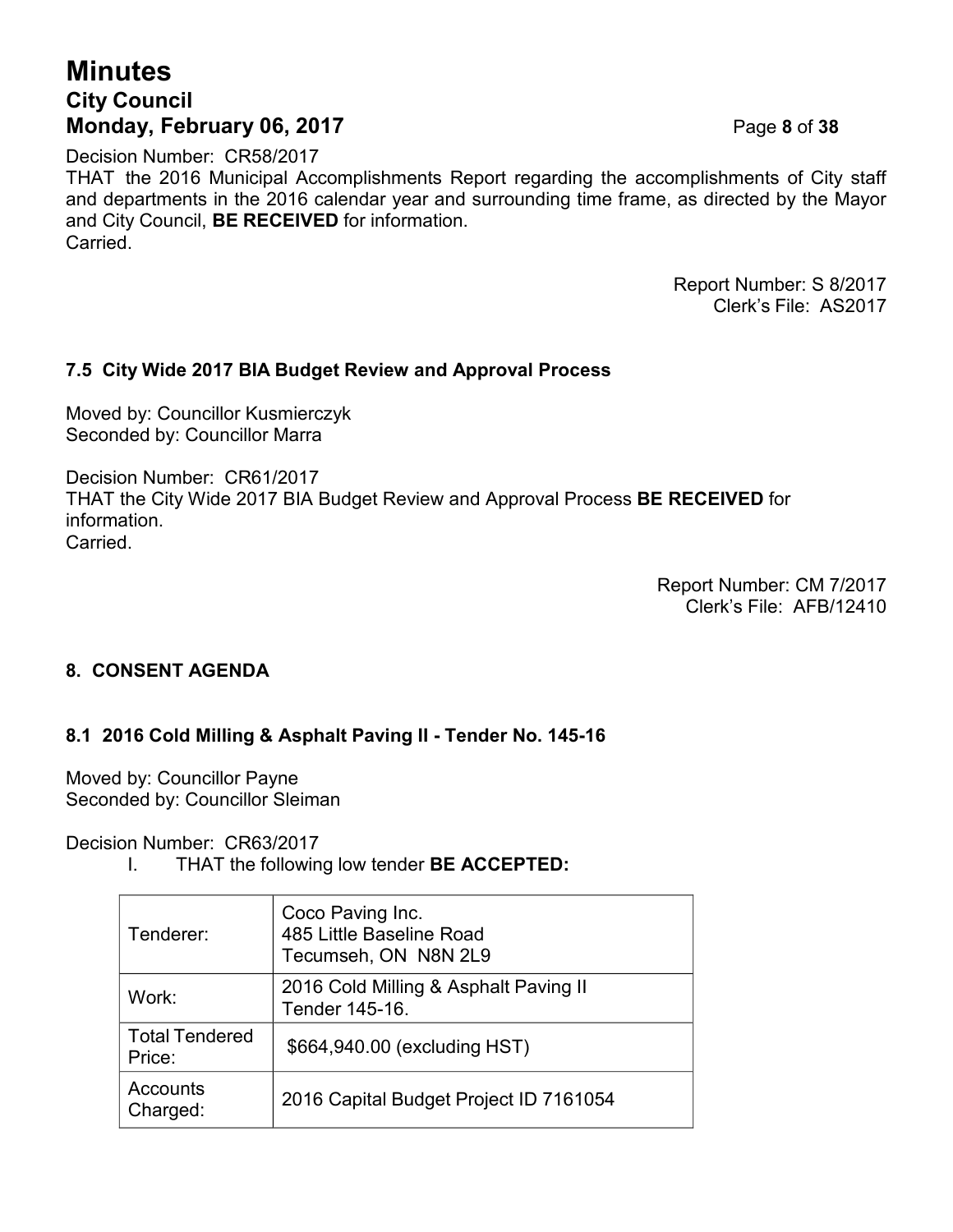### **Minutes City Council Monday, February 06, 2017** Page **9** of **38**

AND THAT the Chief Administrative Officer and City Clerk **BE AUTHORIZED** to sign a contract with the low tenderer (Coco Paving Inc.), satisfactory in form to the City Solicitor, in technical content to the City Engineer, and in financial content to the Chief Financial Officer and City Treasurer, for Tender No.145-16.

II. THAT **APPROVAL BE GIVEN** to transfer funding up to \$376,643 from the approved 2016 Capital Budget for City Wide Road Rehabilitation (Project ID 7161027) to Project ID 7161054 to fund work under Tender 145-16. Carried.

> Report Number: C 9/2017 Clerk's File: SW/12582

#### **8.2 Sanitary Trunk Sewer Inspection - RFP 151-16**

Moved by: Councillor Payne Seconded by: Councillor Sleiman

#### Decision Number: CR64/2017

THAT the Chief Administrative Officer and the City Clerk **BE AUTHORIZED** to sign a contract with M.E. Andrews and Associates Limited for an upset limit of \$389,576 (not including HST), satisfactory in form to the City Solicitor, in technical content to the City Engineer and in financial content to the City Treasurer and Chief Financial Officer for the inspection of trunk sanitary sewers in the west and south sections of the City of Windsor. Carried.

> Report Number: C 13/2017 Clerk's File: SW/12743

#### **8.3 Kamloops Street Extension Environmental Assessment - Filing the Notice of Study Completion - Ward 9 - quick turnaround request from City Engineer**

Moved by: Councillor Payne Seconded by: Councillor Sleiman

Decision Number: CR53/2017 ETPS 470 THAT the report of the City Engineer dated January 5, 2017 entitled "Kamloops Street Environmental Assessment – Filing the Notice of Study Completion" **BE RECEIVED** for information; and further,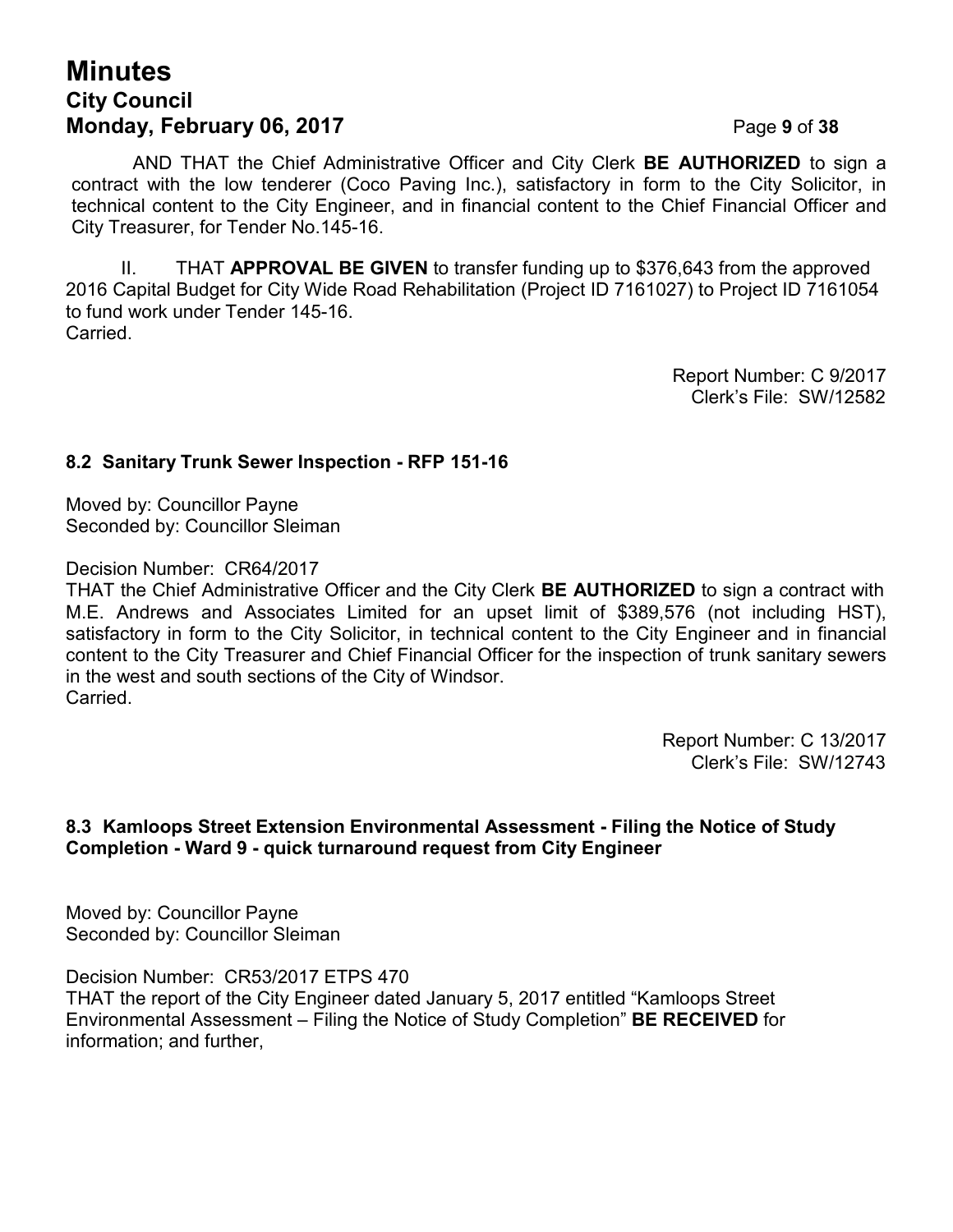### **Minutes City Council Monday, February 06, 2017 Page 10 of 38**

THAT Administration **BE DIRECTED** to issue the Notice of Study Completion for the Kamloops Street Extension Environmental Assessment (EA), with the exception that the existing section of Kamloops westerly from Calderwood Avenue **BE REMOVED** from that EA. Carried.

> Report Number: S 4/2017 Clerk's File: ZB/12244 ZP12271

#### **11.2 Roseland Golf & Curling Club Limited - Annual General Meeting City Wide**

Moved by: Councillor Payne Seconded by: Councillor Sleiman

Decision Number: CR66/2017

- I That Council, acting as the shareholder for Roseland Golf & Curling Club Limited ("Roseland") **APPROVE** the resolutions presented by Roseland in the attached Report of the Board; and,
- II. That the Mayor **BE APPOINTED** to sign the resolutions on behalf of The Corporation of the City of Windsor, in accordance with Council direction, with respect to the annual general meeting of Roseland for the year 2016.

Carried.

Report Number: C 15/2017 Clerk's File: SR2017

#### **11.3 Canada 150 & Ontario 150 Grant Responses**

Moved by: Councillor Payne Seconded by: Councillor Sleiman

Decision Number: CR67/2017

THAT Council **RECEIVE FOR INFORMATION** the following updates in relation to various grant applications that have been made:

i) The City has been successful in FedDev Ontario Canada 150 Community Infrastructure Program (CIP 150) grant applications totalling \$1,044,308 in funding for Dieppe River Walk, Willistead Manor, Gino and Liz Marcus Community Complex Accessible Family Change Room and the Windsor Loop and;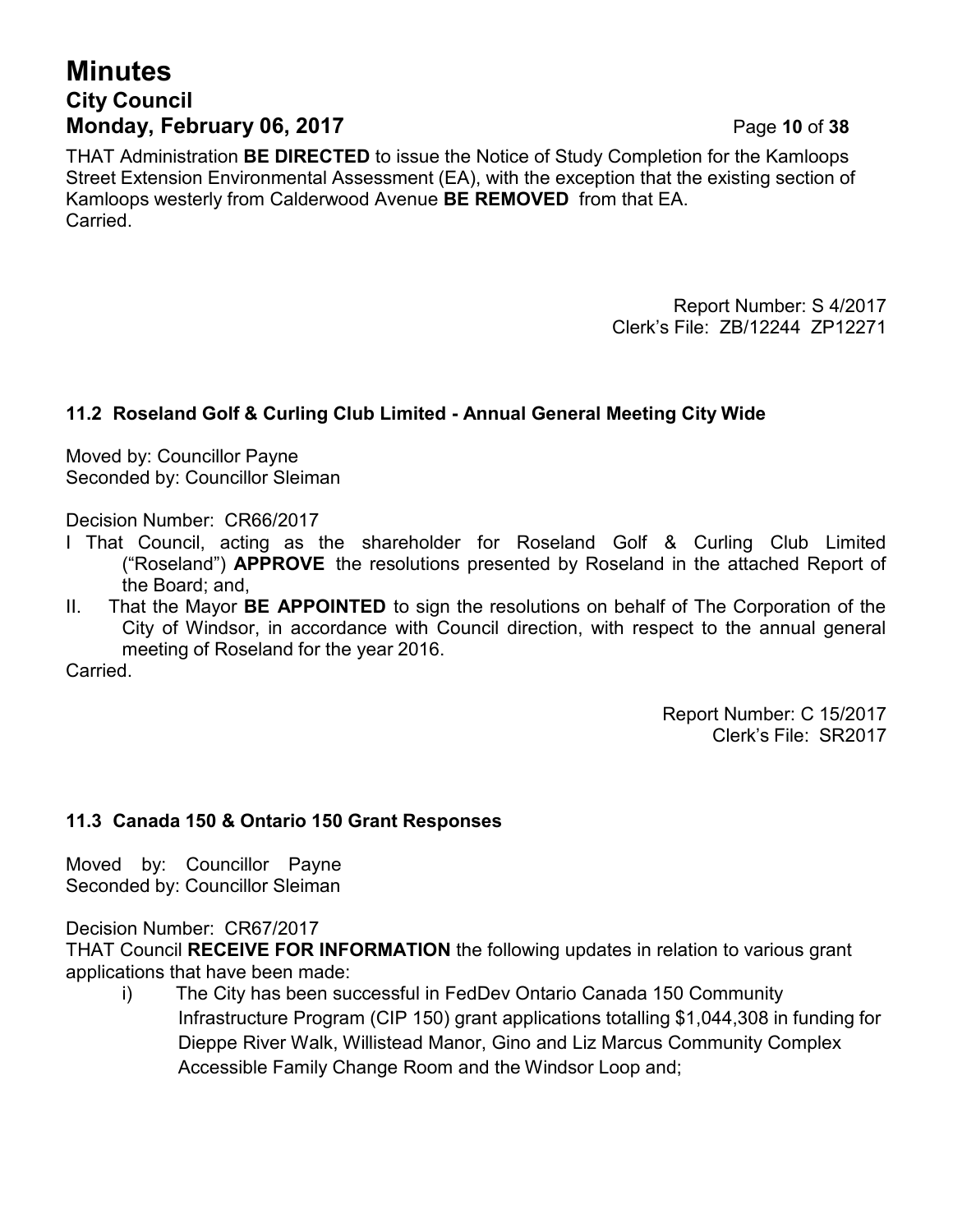### **Minutes City Council Monday, February 06, 2017 Page 11 of 38**

- 
- ii) The City has been successful in receiving the Ontario 150 Community Celebration Program (Ontario 150 CCP) grant application totalling \$55,000 in funding for the Open Streets Windsor – Ontario 150 Edition and;
- iii) The City has been successful in receiving the Building Communities Through the Arts and Heritage (BCAH) grant application totalling \$69,900 in funding for the City of Windsor 125<sup>th</sup> Birthday and;

THAT Council **CONFIRM** the use of \$94,400 in previously approved funding for the 125<sup>th</sup> and 150<sup>th</sup> Birthday Celebrations as the City's required contribution of \$19,400 and \$75,000 to the Ontario 150 CCP and BCAH respectively and;

THAT the Chief Administrative Officer and City Clerk **BE AUTHORIZED** to sign and enter into a contribution agreement for funding under the Canada 150 Community Infrastructure Program (CIP 150) totaling \$1,044,308, with \$250,000 relating to the Improvement of Accessibility of the Dieppe River Walk, \$450,000 for the Improvement of Willistead Manor, \$218,308 for the Expansion of Gino and Liz Marcus Community Complex to Include an Accessible Family Change Room and \$126,000 for the Expansion and Rehabilitation of Windsor LOOP Cycling Network Multi-use Trail, **AND FURTHER** that they **BE AUTHORIZED** to take any other such action required to bring effect to the awarded grants for the FedDev Ontario Canada 150 Community Infrastructure Program (CIP 150), as it relates to these projects, satisfactory in legal form to the City Solicitor, in technical content to the City Engineer and in financial content to City Treasurer and

THAT the Chief Administrative Officer and City Clerk **BE AUTHORIZED** to sign and enter into agreements for funding under the Ontario 150 Community Celebration Program (\$55,000) and the Building Communities Through Arts and Heritage Grant (\$69,900), as it relates to the projects identified above, satisfactory in legal form to the City Solicitor, in technical content to the Executive Director of Recreation and Culture and in financial content to City Treasurer. Carried.

> Report Number: C 1/2017 Clerk's File: GFG/12228

#### **9. REQUEST FOR DEFERRALS, REFERRALS AND/OR WITHDRAWALS**

None requested.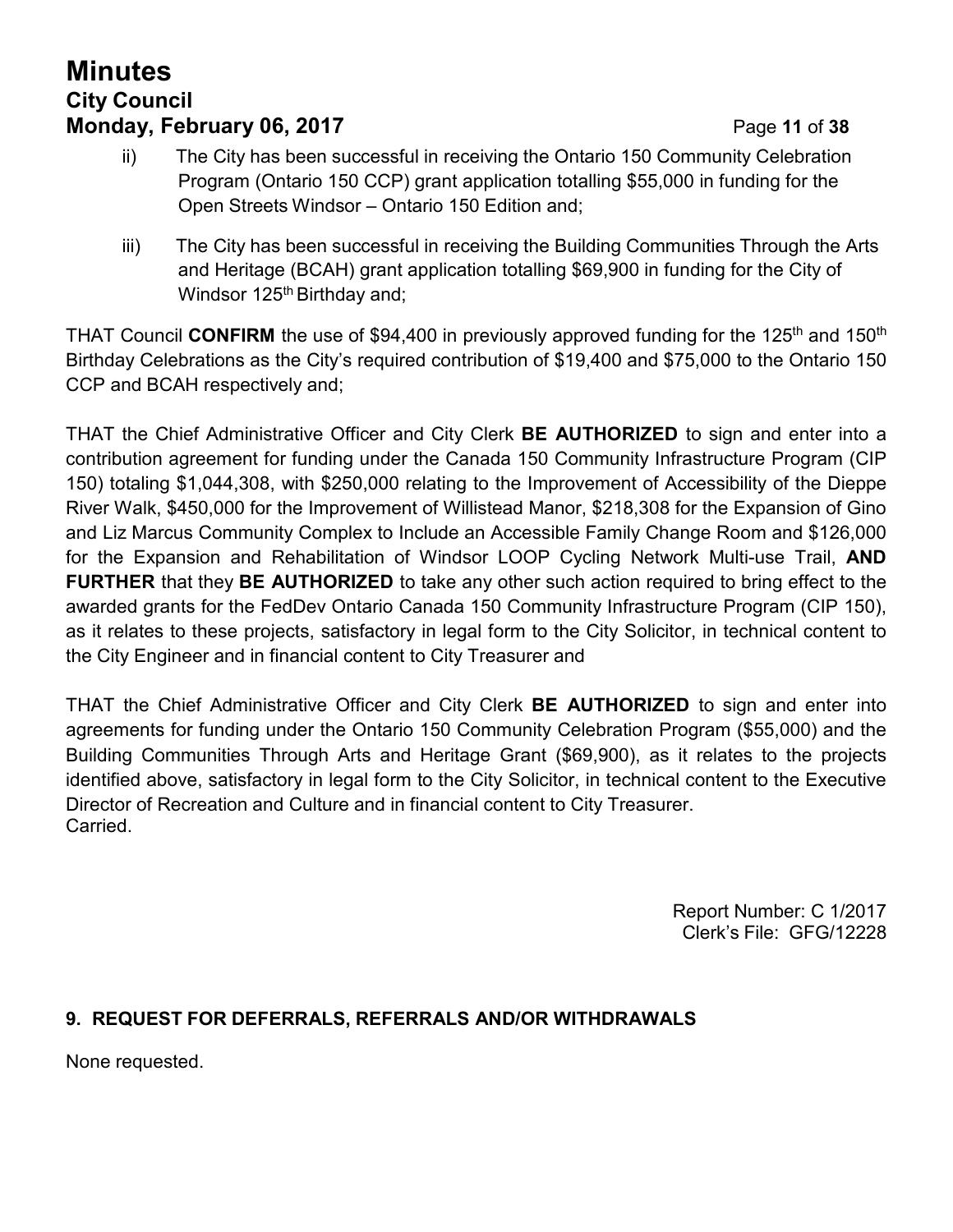#### **10. PRESENTATIONS AND DELEGATIONS (5 Minute maximum per delegate)**

None.

#### **11. REGULAR BUSINESS ITEMS (Non-Consent Items)**

#### **11.1 Proposed Expropriation of Land for the Phase I, Cabana/Division Corrridor Improvements Project City Wide**

Moved by: Councillor Francis Seconded by: Councillor Gignac

Decision Number: CR65/2017

That the City Council of the City of Windsor acting as an approving authority under the *Expropriations Act* hereby resolves to **EXPROPRIATE** the lands described in Schedule "B" hereto and authorizes the CAO and the City Clerk to **EXECUTE** the necessary Expropriation Plan and register the same on title, as well as the Certificate of Approval, section 25 Offers to Settle, and all other necessary documents. Carried.

> Report Number: C 12/2017 Clerk's File: SW/10746

#### **7.4 CQ23-2016 - Use of Aerial Drones in Parks City Wide**

Moved by: Councillor Kusmierczyk Seconded by: Councillor Gignac

Decision Number: CR60/2017

THAT the report of the City Solicitor dated January 17, 2017 entitled "CQ23-2016 – Use of Aerial Drones in Parks" **BE RECEIVED** for information. Carried.

> Report Number: CM 6/2017 Clerk's File: SR2017

#### **7.3 Response to CQ34-2016: Design Guidelines for fencing along Riverside Drive**

Moved by: Councillor Kusmierczyk Seconded by: Councillor Borrelli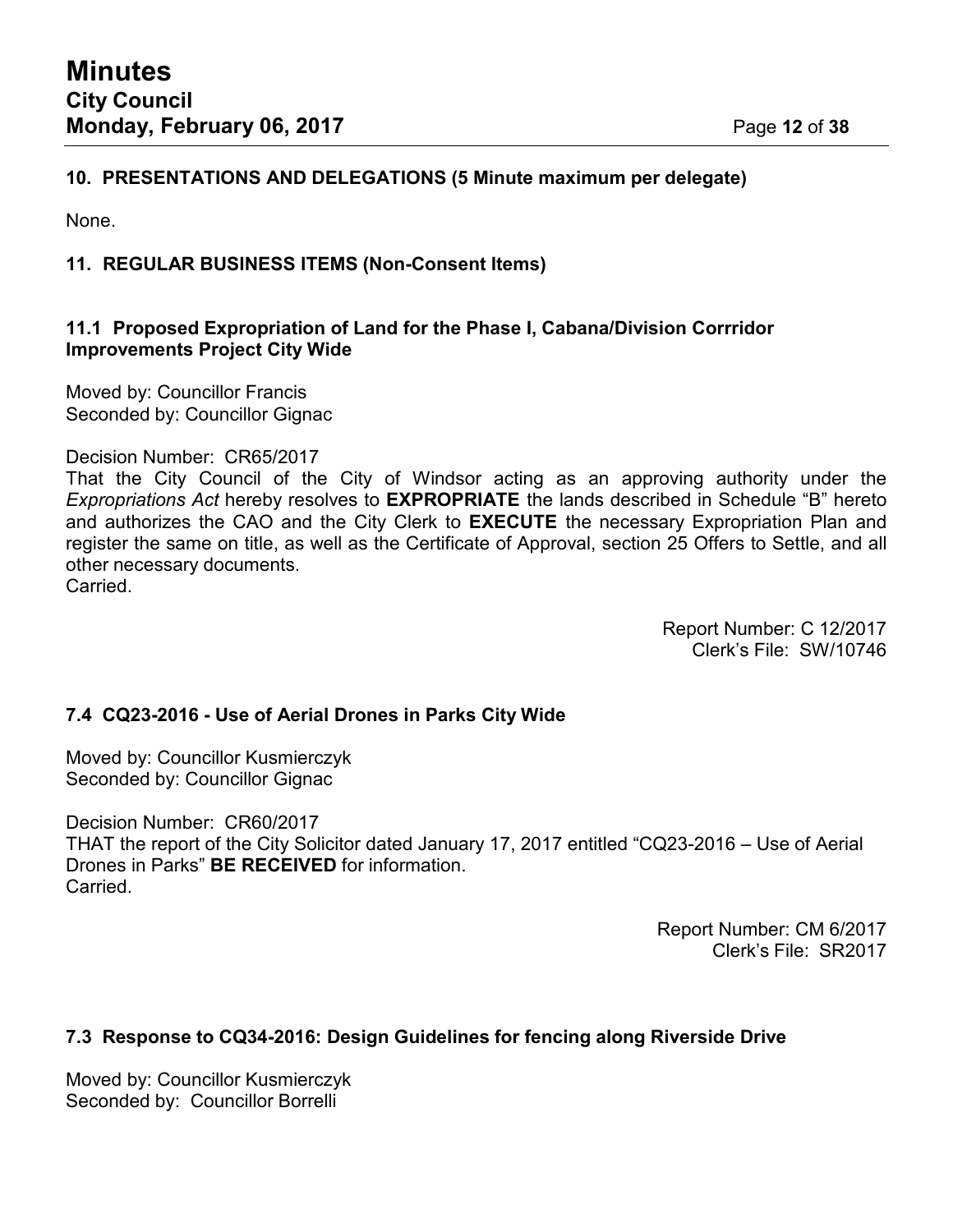### **Minutes City Council Monday, February 06, 2017 Page 13 of 38**

Decision Number: CR59/2017

THAT the report of the City Planner dated October 26, 2016 entitled "Response to CQ34-2016: Design Guidelines for fencing along Riverside Drive" **BE RECEIVED** for information; and further,

THAT Administration **BE DIRECTED** to prepare a report for Council's consideration that would:

- Institute a by-law standard for decorative fencing and parking areas along Riverside Drive (both the north and south sides of Riverside Drive); and
- Include options for incentivizing existing commercial and industrial property owners to be able to upgrade their existing fencing along the waterfront side of Riverside Drive; and
- Include costing for decorative fencing from just east of Hiram Walker's all the way to Strabane.

Carried.

Report Number: CM 59/2016 Clerk's File: SR2017

#### **7.6 CR629/2016 - George Avenue and Ypres Avenue Petition - Ward 5**

Moved by: Councillor Sleiman Seconded by: Councillor Payne

Decision Number: CR62/2017

That Rule 6.5 of the Procedure By-law **BE WAIVED** to allow for delegations on the communication report entitled "CR629/2016 – George Avenue and Ypres Avenue Petition". **Carried** 

#### **Jim Ellis, resident of Ward 5**

Jim Ellis, resident of Ward 5, appears before Council to request that 4-way stop signs be installed at George Avenue and Ypres Avenue, suggesting that school buses pick up and drop school children at this intersection and speeders do not care for the safety of the children, and concludes by stating that the current situation is a risk that Council needs to address.

Moved by: Councillor Payne Seconded by: Councillor Francis

Decision Number: CR75/2017 That report CR629/2016 George Avenue and Ypres Street Petition **BE RECEIVED** for information. Carried. Councillor Sleiman voting nay.

> Report Number: C 10/2017 Clerk's File: ACO/12103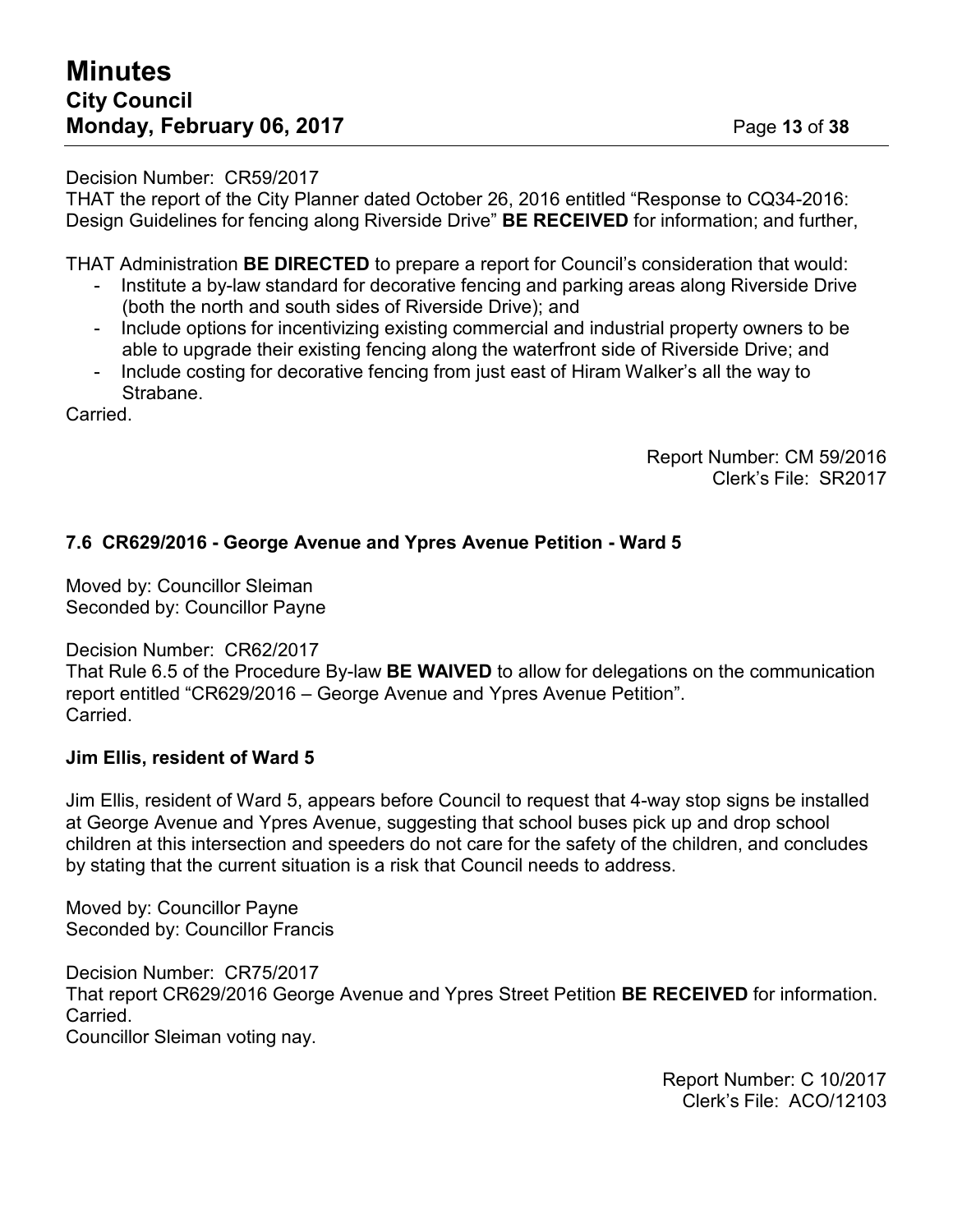#### **12. CONSIDERATION OF COMMITEE REPORTS**

#### **12.1 Report of the Special In-Camera meeting held January 30, 2017**

Moved by: Councillor Elliott Seconded by: Councillor Francis

Decision Number: CR68/2017 That the **Report of the Special in-camera** meeting held February 6, 2017 **BE ADOPTED** as presented. Carried.

Clerk's File: ACO2017

#### **12.2 Special Meeting of Council In-Camera January 16, 2017**

Moved by: Councillor Elliott Seconded by: Councillor Francis

Decision Number: CR52/2017 That the **Report of the Special in-camera** meeting held January 16, 2017 **BE ADOPTED** as presented. Carried.

> Report Number: SCM 26/2017 Clerk's File: ACO2017

#### **12.3 In Camera Minutes Jan 30 2017**

Moved by: Councillor Elliott Seconded by: Councillor Francis

Decision Number: CR51/2017 That the **Report of the Special in-camera** meeting held January 30, 2017 **BE ADOPTED** as presented. Carried.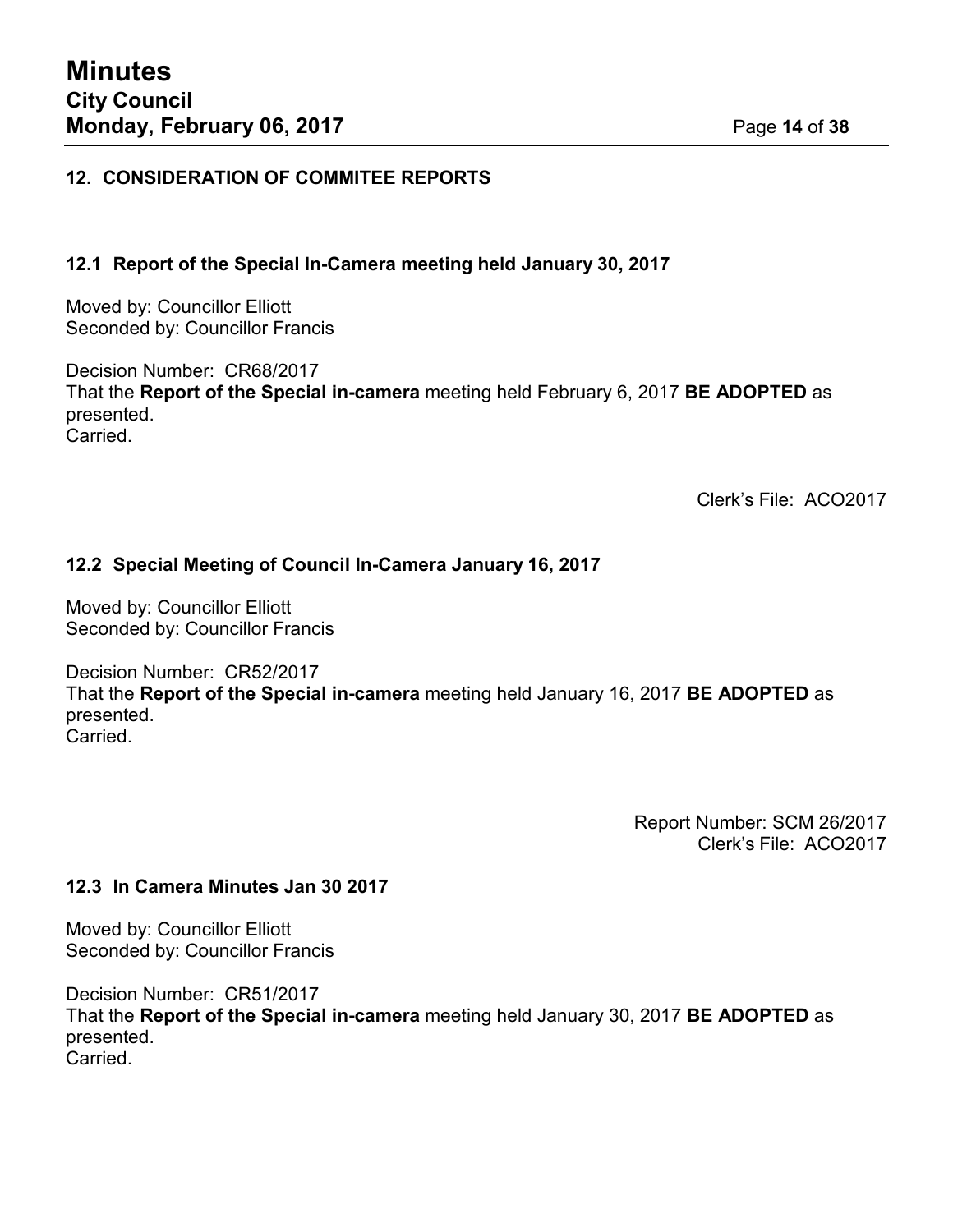Report Number: SCM 30/2017 Clerk's File: ACO2017

#### **12.4 Striking Committee minutes Jan 30 2017**

Moved by: Councillor Elliott Seconded by: Councillor Francis

Decision Number: CR69/2017 That the **Report of the Striking Committee meeting** held January 30, 2017 **BE ADOPTED** as presented. Carried.

> Report Number: SCM 31/2017 Clerk's File: ACO2017

#### **13. BY-LAWS (First and Second Reading)**

Moved by: Councillor Gignac Seconded by: Councillor Sleiman

That the following By-laws No. 18-2017 through 32-2017 (inclusive) be introduced and read a first and second time:

**18-2017** A BY-LAW TO FURTHER AMEND BY-LAW NUMBER 6342 RESPECTING HOSPITAL, MEDICAL, AND DENTAL SERVICES FOR EMPLOYEES AND THEIR SPOUSES AND DEPENDANTS, authorized by CR585/2016, adopted September 19, 2016

**19-2017** A BY-LAW TO AMEND BY-LAW 233-2001 BEING A BY-LAW TO PROHIBIT EXCESSIVE IDLING OF VEHICLES AND BOATS, authorized by CR420/2016, adopted June 20, 2016

**20-2017** A BY-LAW TO FURTHER AMEND BY-LAW 9023 BEING A BY-LAW TO REGULATE VEHICULAR PARKING WITHIN THE LIMITS OF THE CITY OF WINDSOR ON MUNICIPAL STREETS, MUNICIPAL PARKING LOTS AND PRIVATE PROPERTIES, authorized by CR763/2016, adopted December 12, 2016

**21-2017** A BY-LAW TO FURTHER AMEND BY-LAW NUMBER 9148 BEING A BY-LAW TO REGULATE TRAFFIC WITHIN THE LIMITS OF THE CITY OF WINDSOR, authorized by CR763/2016, adopted December 12, 2016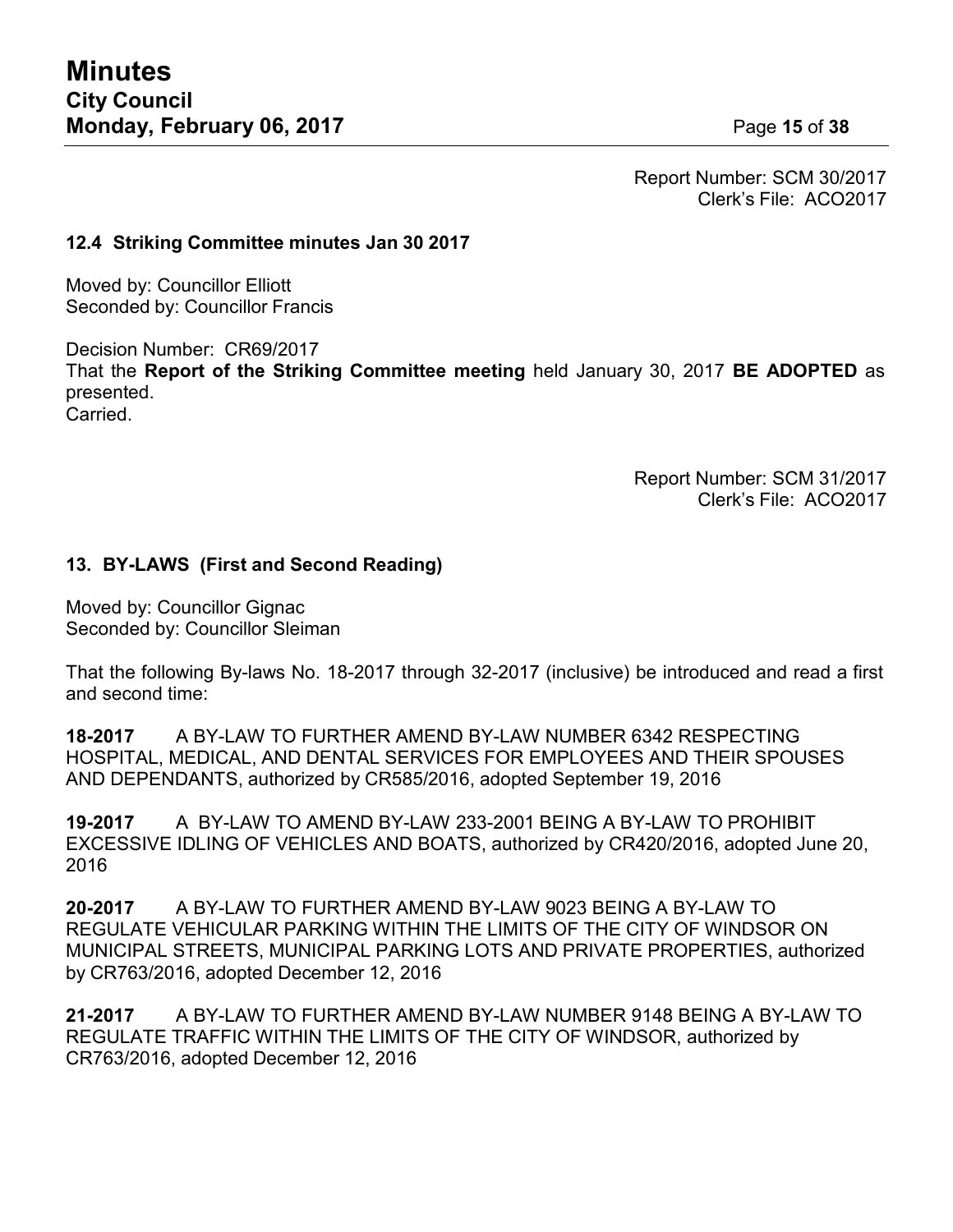### **City Council Monday, February 06, 2017 Page 16 of 38**

**22-2017** A BY-LAW TO FURTHER AMEND BY-LAW NUMBER 8600 CITED AS THE "CITY OF WINDSOR ZONING BY-LAW", authorized by CR740/2016, adopted December 12, 2016

**23-2017** A BY-LAW TO FURTHER AMEND BY-LAW NUMBER 8600 CITED AS THE "CITY OF WINDSOR ZONING BY-LAW", authorized by CR16/2017, adopted January 9, 2017

**24-2017** A BY-LAW TO FURTHER AMEND BY-LAW NUMBER 8600 CITED AS THE "CITY OF WINDSOR ZONING BY-LAW", authorized by CR17/2017, adopted January 9, 2017

**25-2017** A BY-LAW TO FURTHER AMEND BY-LAW NUMBER 8600 CITED AS THE "CITY OF WINDSOR ZONING BY-LAW", authorized by CR760/2016, adopted December 12, 2016

**26-2017** A BY-LAW TO FURTHER AMEND BY-LAW 9023 BEING A BY-LAW TO REGULATE VEHICULAR PARKING WITHIN THE LIMITS OF THE CITY OF WINDSOR ON MUNICIPAL STREETS, MUNICIPAL PARKING LOTS AND PRIVATE PROPERTIES, authorized by CAO3787, approved January 6, 2017

**27-2017** A BY-LAW TO ASSUME CHATEAU AVENUE AND TRAPPERS AVENUE AND SPRINGHOLLOW DRIVE BEING STREETS SHOWN ON PLAN 12M-425 KNOWN AS CHATEAU AVENUE AND TRAPPERS AVENUE AND SPRINGHOLLOW DRIVE AND THE MUNICIPAL SERVICES LOCATED THEREIN, IN THE CITY OF WINDSOR, authorized by M98-2012, adopted February 21, 2012

**28-2017** A BY-LAW TO AUTHORIZE THE CORPORATION OF THE CITY OF WINDSOR TO ENTER INTO EXTENSION AGREEMENTS AND FOR THE CHIEF ADMINISTRATIVE OFFICER AND CLERK TO EXECUTE SUCH AGREEMENTS, authorized by M41-2012 and By-Law 47-2010, adopted January 23, 2012 and March 22, 2010

**29-2017** A BY-LAW TO PROVIDE FOR INTERIM TAX LEVIES FOR 2017, authorized by CR752/2016, adopted December 12, 2016

**30-2017** A BY-LAW TO ASSUME FOR PUBLIC USE AS A PUBLIC HIGHWAY THE MCKEE STREET RIGHT-OF-WAY; A PORTION OF THE CHAPPUS STREET RIGHT-OF-WAY AND THE WATER STREET (AKA RIVER STREET) RIGHT-OF-WAY, CITY OF WINDSOR, authorized by CR684/2016, adopted November 7, 2016

**31-2017** A BY-LAW TO CLOSE, STOP UP AND CONVEY THE MCKEE STREET RIGHT-OF-WAY; THE PORTION OF CHAPPUS STREET RIGHT-OF-WAY; THE WATER STREET (AKA RIVER STREET) RIGHT-OF-WAY, AND THE PORTION OF SANDWICH STREET RIGHT-OF-WAY, CITY OF WINDSOR, authorized by CR684/2016, adopted November 7, 2016

**32-2017** A BY-LAW TO CONFIRM PROCEEDINGS OF THE COUNCIL OF THE CORPORATION OF THE CITY OF WINDSOR AT ITS MEETING HELD ON THE SIXTH DAY OF FEBRUARY, 2017 Carried.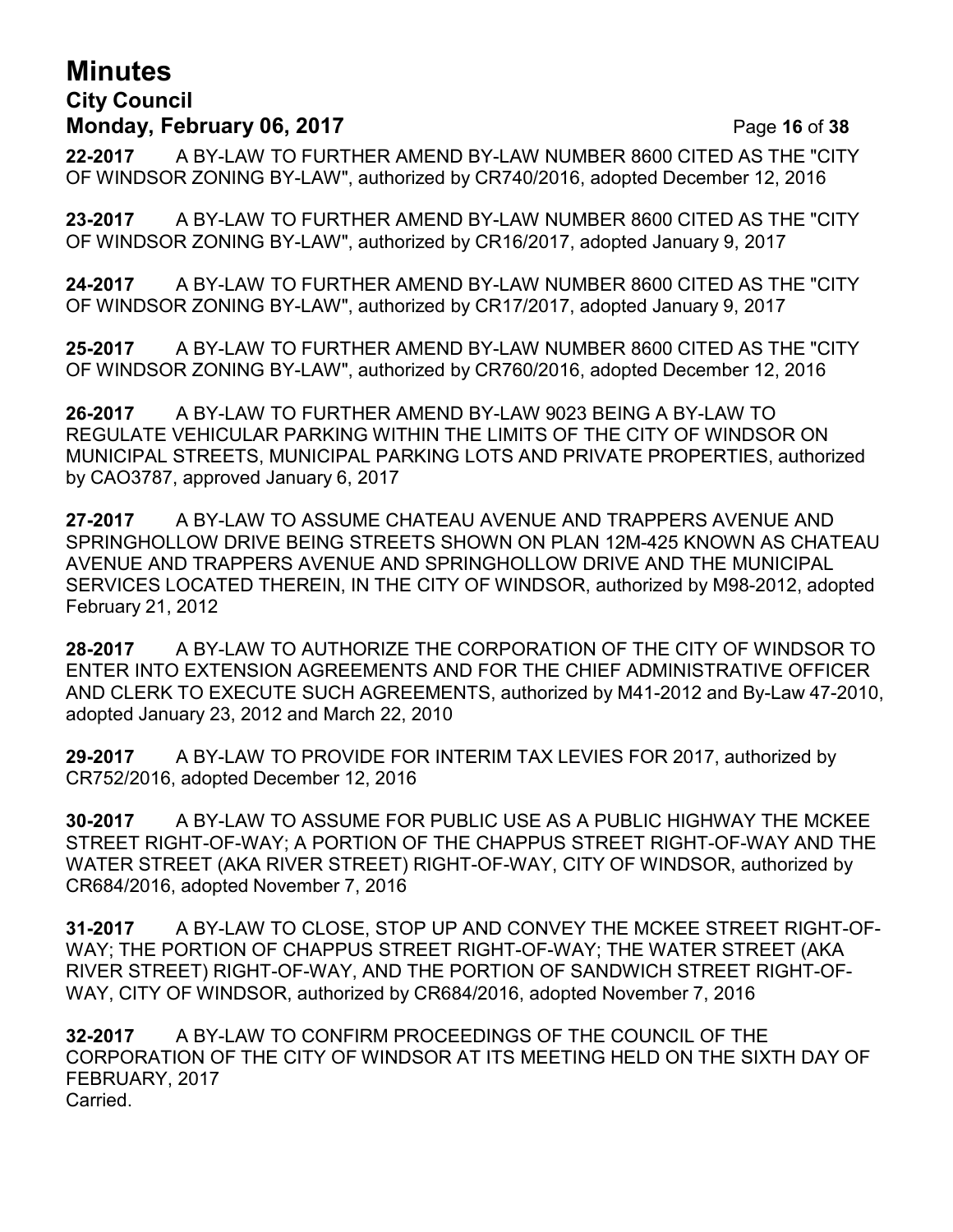#### **14. MOVE BACK INTO FORMAL SESSION**

Moved by: Councillor Kusmierczyk Seconded by: Councillor Marra

That the Committee of the Whole does now rise and report to Council respecting the business items considered by the Committee:

- 1) Communication Items (as amended)
- 2) Consent Agenda (as amended)
- 3) Items Deferred Items Referred
- 4) Consideration of the Balance of Business Items (as amended)
- 5) Committee Reports (as presented)
- 6) By-laws given first and second readings (as presented)

Carried.

#### **15. NOTICES OF MOTION**

Moved by: Councillor Gignac Seconded by: Councillor Francis

Decision Number: CR72/2017

That Rule 13.9 of the Procedure By-law regarding business not already before Council **BE WAIVED** to permit the introduction of a motion for consideration without prior notice regarding a Private Member's Bill.

Carried.

Moved by: Councillor Gignac Seconded by: Councillor Marra

#### Decision Number: CR73/2017

**WHEREAS** Peter van Loan, Member of Parliament for York-Simcoe, introduced a Private Member's Bill (Bill C-323) that would create a 20% tax credit for rehabilitation of recognized historic places; and,

**WHEREAS** Bill C-323 would seek to limit the destruction of Canada's heritage buildings, and instead encourage the rehabilitation of these culturally significant buildings; and,

**WHEREAS** the tax credit would be available to properties that appear on the National Register of Historic Places; and,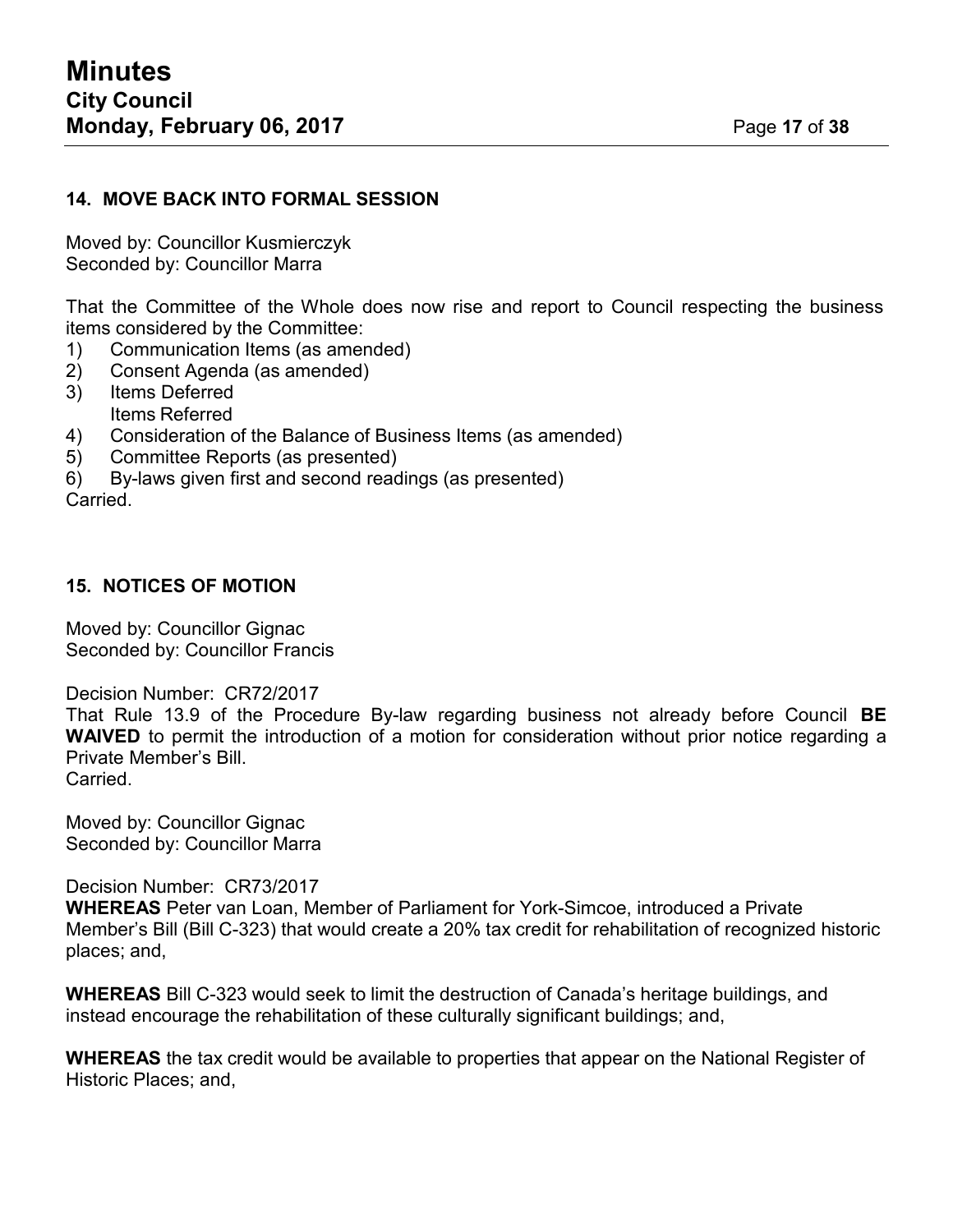### **Minutes City Council Monday, February 06, 2017 Page 18 of 38**

**WHEREAS** Bill C-323 would also allow owners to write-off spending on heritage restoration at a faster rate than is currently the case; and,

**WHEREAS** there is a tremendous public interest in the preservation and restoration of heritage properties, but the cost burden of doing so is usually more expensive to owners than the alternatives – like demolition and new construction; and whereas Bill C-323 would help owners who are preserving heritage buildings with the cost of delivering this public benefit;

**THEREFORE BE IT RESOLVED** that the City of Windsor, Ontario **SUPPORT** Bill C-323 as it would help reconnect Canadians to their cultural heritage and provide a meaningful investment in our national cultural infrastructure, and further, that the City Clerk **BE DIRECTED** to send this resolution in support of Bill C-323 to Member of Parliament Peter Van Loan and to the Association of Municipalities of Ontario (AMO), the Federation of Canadian Municipalities (FCM), and to the local Members of Parliament **REQUESTING** that they support this Bill. Carried.

Clerk's File: GP/12755

#### **16. THIRD AND FINAL READING OF THE BY-LAWS**

Moved by: Councillor Payne Seconded by: Councillor Sleiman

That the following By-laws No. 18-2017 through 32-2017 (inclusive), having been read a first and second time be now read a third time and finally passed and that the Mayor and City Clerk **BE AUTHORIZED** to sign and seal the same notwithstanding any contrary provision of the Council. Carried.

#### **17. PETITIONS**

None registered.

#### **18. QUESTION PERIOD**

#### **18.1 CQ5-2017**

Moved by: Councillor Elliott Seconded by: Councillor Francis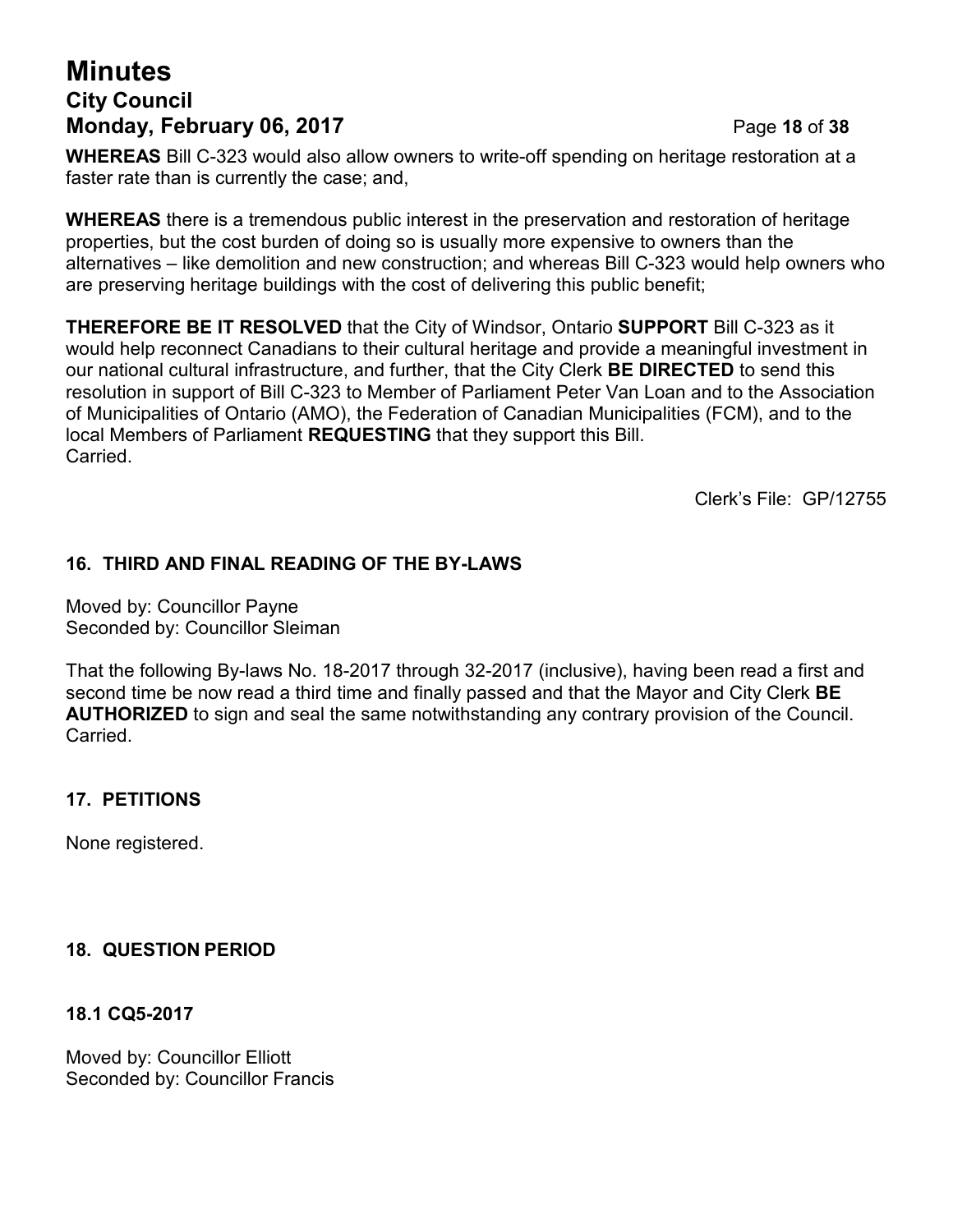### **Minutes City Council Monday, February 06, 2017 Page 19 of 38**

Decision Number: CR74/2017

That the following Council Question by Councillor Payne **BE APPROVED**, and that Administration **BE DIRECTED** to proceed with the necessary actions to respond to the Council Question in the form of a written report, consistent with Council's instructions, and in accordance with Section 17.1 of the Procedure By-law 98-2011:

#### CQ5-2017:

#### **Assigned to City Engineer**

Asks for a report on the feasibility of providing traffic signals at Devonwood/Cabana and Lone Pine/Provincial in view of the difficulties being experienced by residents in exiting the subdivision. Carried.

Clerk's File: ST2017

#### **18.2 CQ6-2017**

Moved by: Councillor Elliott Seconded by: Councillor Francis

#### Decision Number: CR70/2017

That the following Council Question by Councillor Payne **BE APPROVED**, and that Administration **BE DIRECTED** to proceed with the necessary actions to respond to the Council Question in the form of a written report, consistent with Council's instructions, and in accordance with Section 17.1 of the Procedure By-law 98-2011:

#### CQ6-2017:

#### **Assigned to City Planner**

Asks for information regarding the last updating of the Official Plan and the conformity of such updating with the 2014 Provincial Policy Statement. Carried.

Clerk's File: GP2017

#### **18.3 CQ7-2017**

Moved by: Councillor Elliott Seconded by: Councillor Francis

Decision Number: CR71/2017

That the following Council Question by Councillor Gignac **BE APPROVED**, and that Administration **BE DIRECTED** to proceed with the necessary actions to respond to the Council Question in the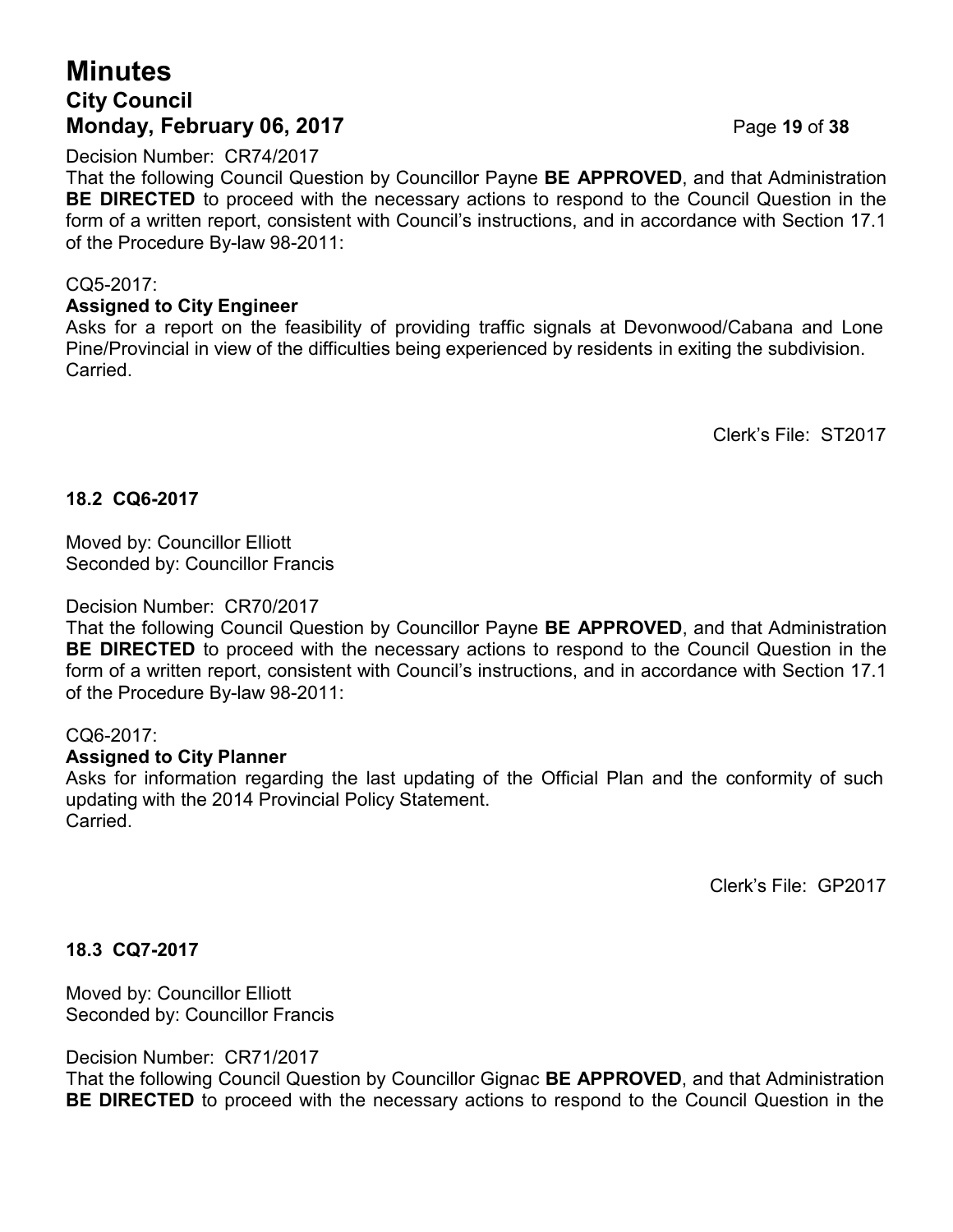### **Minutes City Council Monday, February 06, 2017 Page 20 of 38**

form of a written report, consistent with Council's instructions, and in accordance with Section 17.1 of the Procedure By-law 98-2011:

#### CQ7-2017:

#### **Assigned to City Solicitor**

Asks Administration to prepare a report for Council on the former Riverside Arena site including the former Concord School site and their disposition for the April 24th Meeting. Carried.

Clerk's File: SR2017

#### **21. ADJOURNMENT**

Moved by: Councillor Gignac Seconded by: Councillor Sleiman

That this Council meeting stand adjourned until the next regular meeting of Council or at the call of the Mayor.

Accordingly, the meeting is adjourned at 6:52 o'clock p.m. Carried.

Mayor City Clerk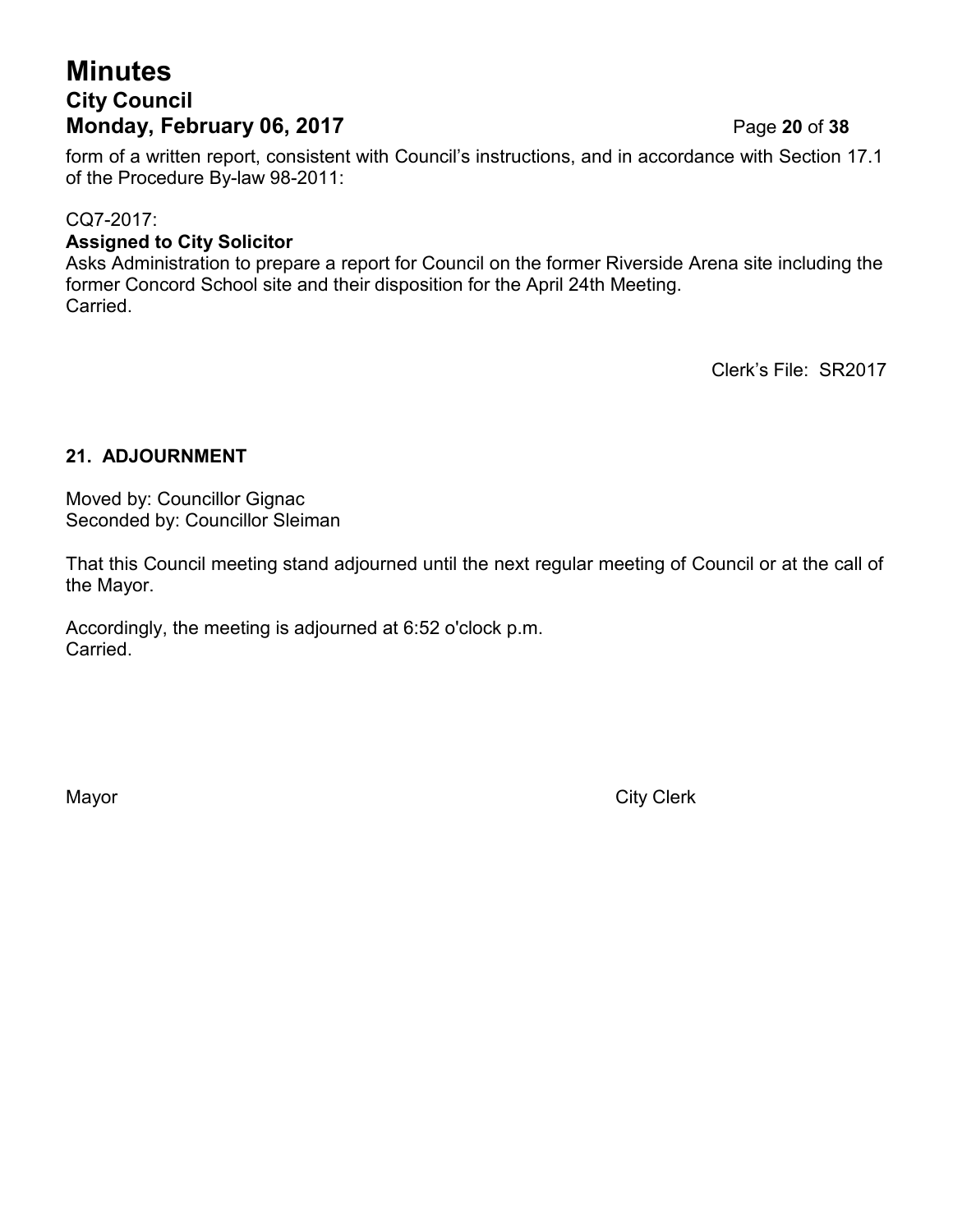### **Minutes City Council Monday, February 06, 2017 Page 21 of 38**

Adopted by Council at its meeting held February 6, 2017 (CR52/2017) VC/bm

#### **SPECIAL MEETING OF COUNCIL – IN CAMERA January 16, 2017**

#### **Meeting called to order at: 5:47 p.m.**

#### **Members in Attendance:**

Mayor D. Dilkens Councillor F. Francis Councillor J. Elliott Councillor C. Holt Councillor R. Bortolin Councillor J. Gignac Councillor P. Borrelli Councillor H. Payne Councillor E. Sleiman Councillor I. Kusmierczyk

#### **Members Absent:**

Councillor B. Marra

#### **Also in attendance:**

O. Colucci, Chief Administrative Officer J. Payne, Community Development and Health Commissioner and Corporate Leader Social Development, Health, Recreation and Culture M. Winterton, City Engineer and Corporate Leader Environmental Protection and **Transportation** V. Critchley, City Clerk/Licence Commissioner and Corporate Leader Public Engagement and Human Resources J. Mancina, Chief Financial Officer/City Treasurer and Corporate Leader Finance and Technology S. Askin-Hager, City Solicitor and Corporate Leader Economic Development and Public Safety C. Brown, CEO for YQG and WDTC/Corporate Leader of Transportation **Services** Negotiating Team (Item 1)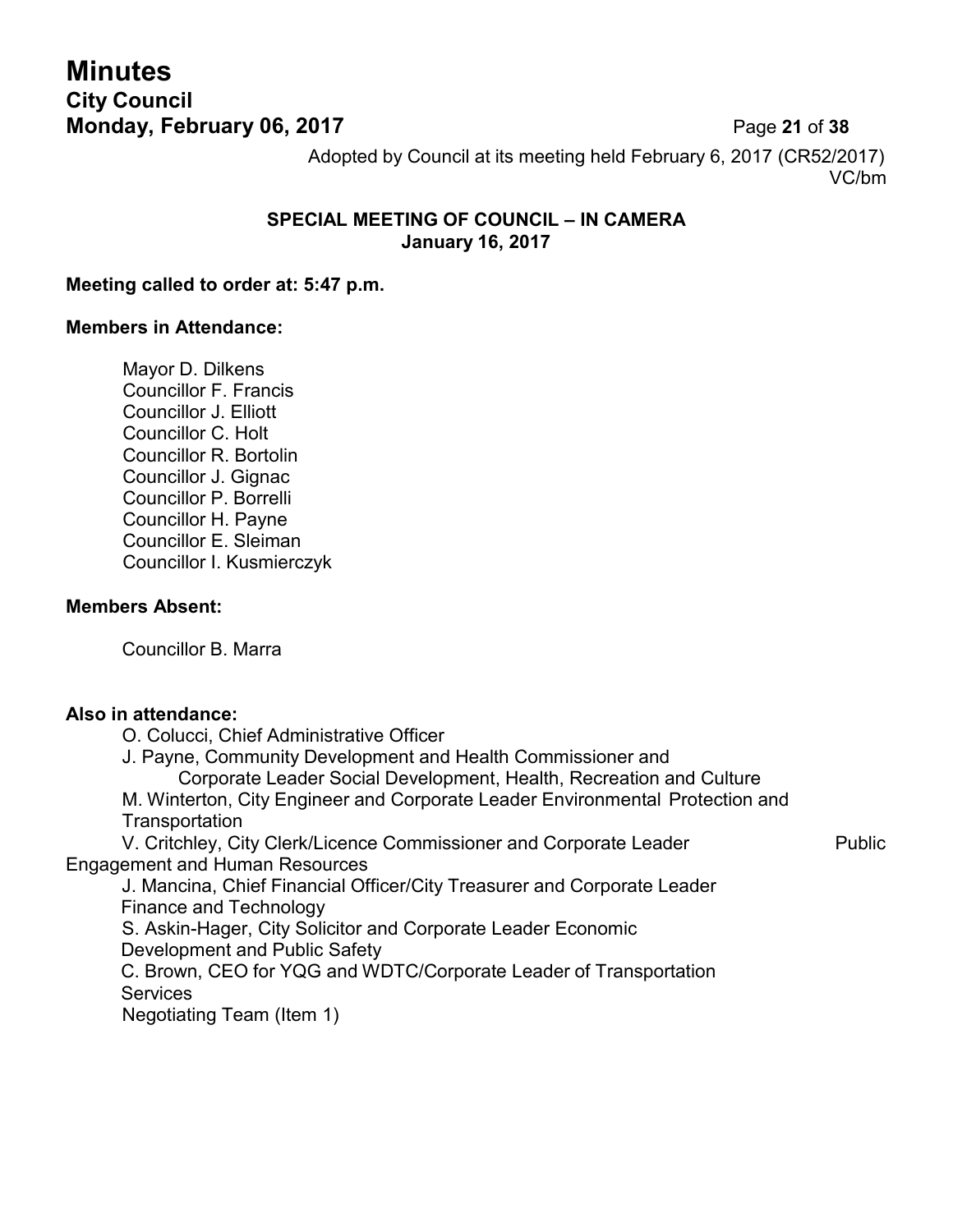**Verbal Motion is presented by Councillor Sleiman, seconded by Councillor Elliott, That Rule 3.3(c) of the** *Procedure By-law, 98-2011,* **BE WAIVED to allow for the Mayor to call a special meeting without 24 hours notice.**

**Motion Carried.**

**Verbal Motion is presented by Councillor Francis, seconded by Councillor Gignac, to move in Camera for discussion of the following item(s):**

| <u>Item</u><br>No. | <b>Subject</b>                        | <b>Section - Pursuant</b><br>to Municipal Act,<br>2001, as amended |
|--------------------|---------------------------------------|--------------------------------------------------------------------|
|                    | Personal matter - labour negotiations | 239(2)(d)                                                          |

#### **Motion Carried.**

#### **Declarations of Pecuniary Interest:**

None declared.

**Discussion on the items of business. (Item 1)**

**Verbal Motion is presented by Councillor Borrelli, seconded by Councillor Bortolin, to move back into public session. Motion Carried.**

**Moved by Councillor Payne, seconded by Councillor Bortolin,**

**THAT the Clerk BE DIRECTED to transmit the recommendation(s) contained in the report(s) discussed at the In-Camera Council Meeting held January 16, 2017 directly to Council for consideration at the next Regular Meeting.**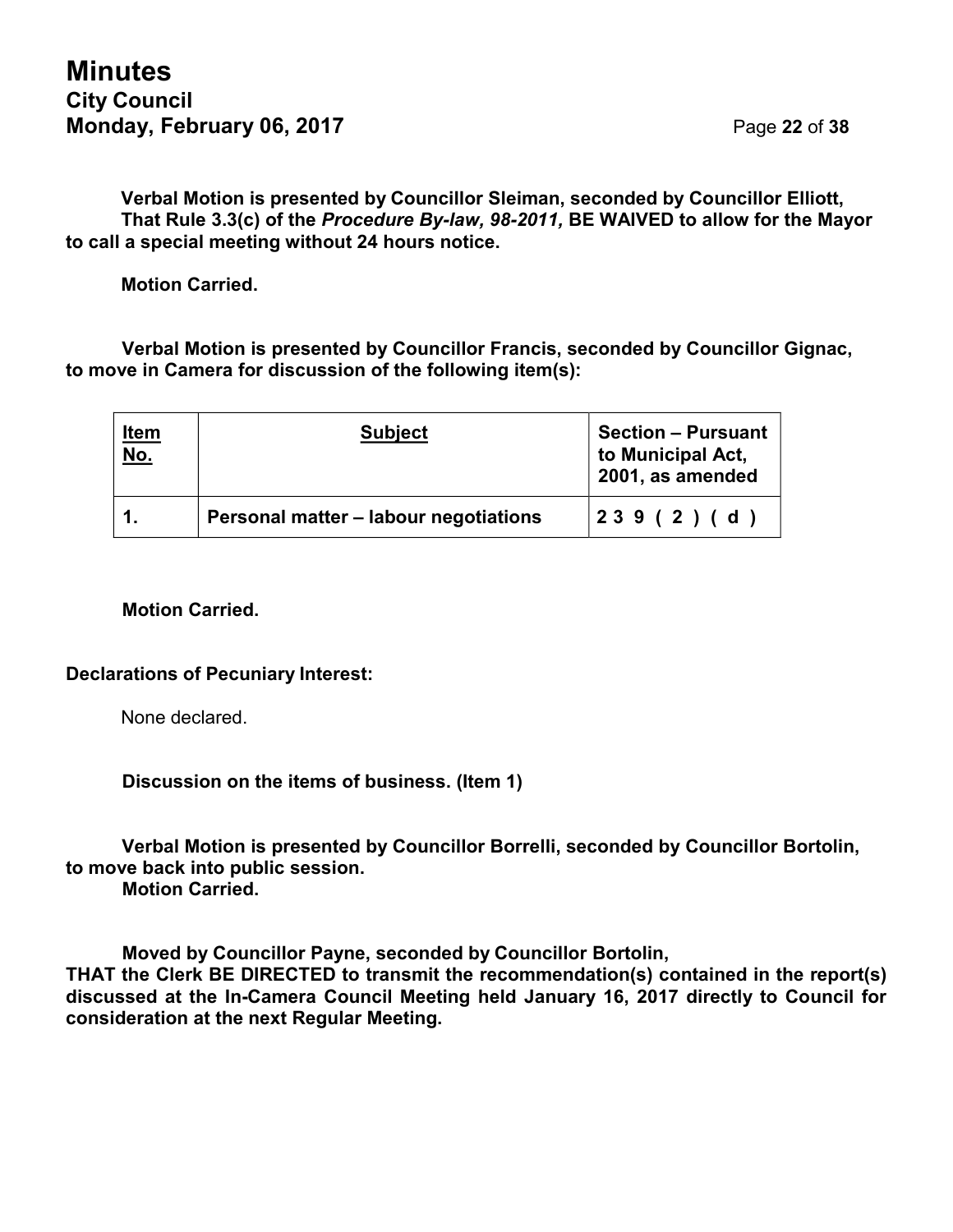### **Minutes City Council Monday, February 06, 2017 Page 23 of 38**

1. That the confidential verbal report from the City Clerk/Licence Commissioner and Corporate Leader Public Engagement and Human Services respecting a personal matter – labour negotiations **BE RECEIVED** and further that Administration **BE AUTHORIZED TO PROCEED** in accordance with the verbal direction of Council.

#### **Motion Carried.**

**Moved by Councillor Gignac, seconded by Councillor Borrelli, That the special meeting of council held January 16, 2017 BE ADJOURNED. (Time: 5:58 p.m.) Motion Carried.**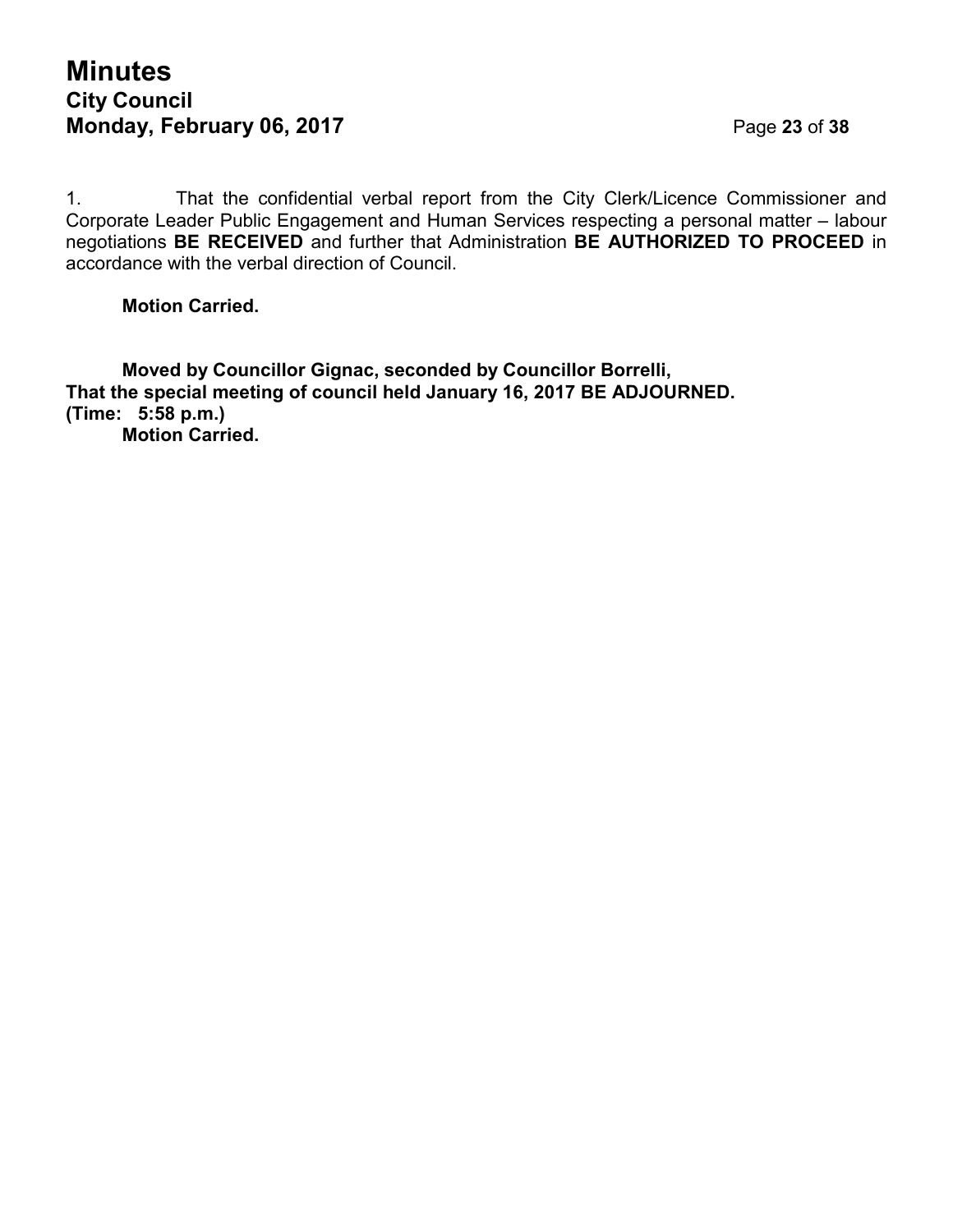### **Minutes City Council Monday, February 06, 2017 Page 24 of 38**

Adopted by Council at its meeting held February 6, 2017 (CR51/2017) VC/bm

**SPECIAL MEETING OF COUNCIL – IN CAMERA January 30, 2017**

#### **Meeting called to order at: 5:45 p.m.**

#### **Members in Attendance:**

Mayor D. Dilkens Councillor F. Francis Councillor J. Elliott Councillor C. Holt Councillor R. Bortolin Councillor B. Marra Councillor J. Gignac Councillor P. Borrelli Councillor H. Payne Councillor E. Sleiman Councillor I. Kusmierczyk

#### **Also in attendance:**

O. Colucci, Chief Administrative Officer M. Winterton, City Engineer and Corporate Leader Environmental Protection and **Transportation** V. Critchley, City Clerk/Licence Commissioner and Corporate Leader Public Engagement and Human Resources J. Mancina, Chief Financial Officer/City Treasurer and Corporate Leader Finance and Technology S. Askin-Hager, City Solicitor and Corporate Leader Economic Development and Public Safety C. Brown, CEO for YQG and WDTC/Corporate Leader of Transportation

**Services** 

#### **Verbal Motion is presented by Councillor Sleiman, seconded by Councillor Francis, to move in Camera for discussion of the following item(s):**

| <u>ltem</u><br><u>No.</u> | <b>Subject</b>                                                                  | <b>Section - Pursuant to</b><br><b>Municipal Act, 2001, as</b><br>amended |
|---------------------------|---------------------------------------------------------------------------------|---------------------------------------------------------------------------|
| $\mathbf 1$ .             | <b>Property/legal matter - acquisition<br/>of land/expropriation settlement</b> | 239(2)(c)(e)                                                              |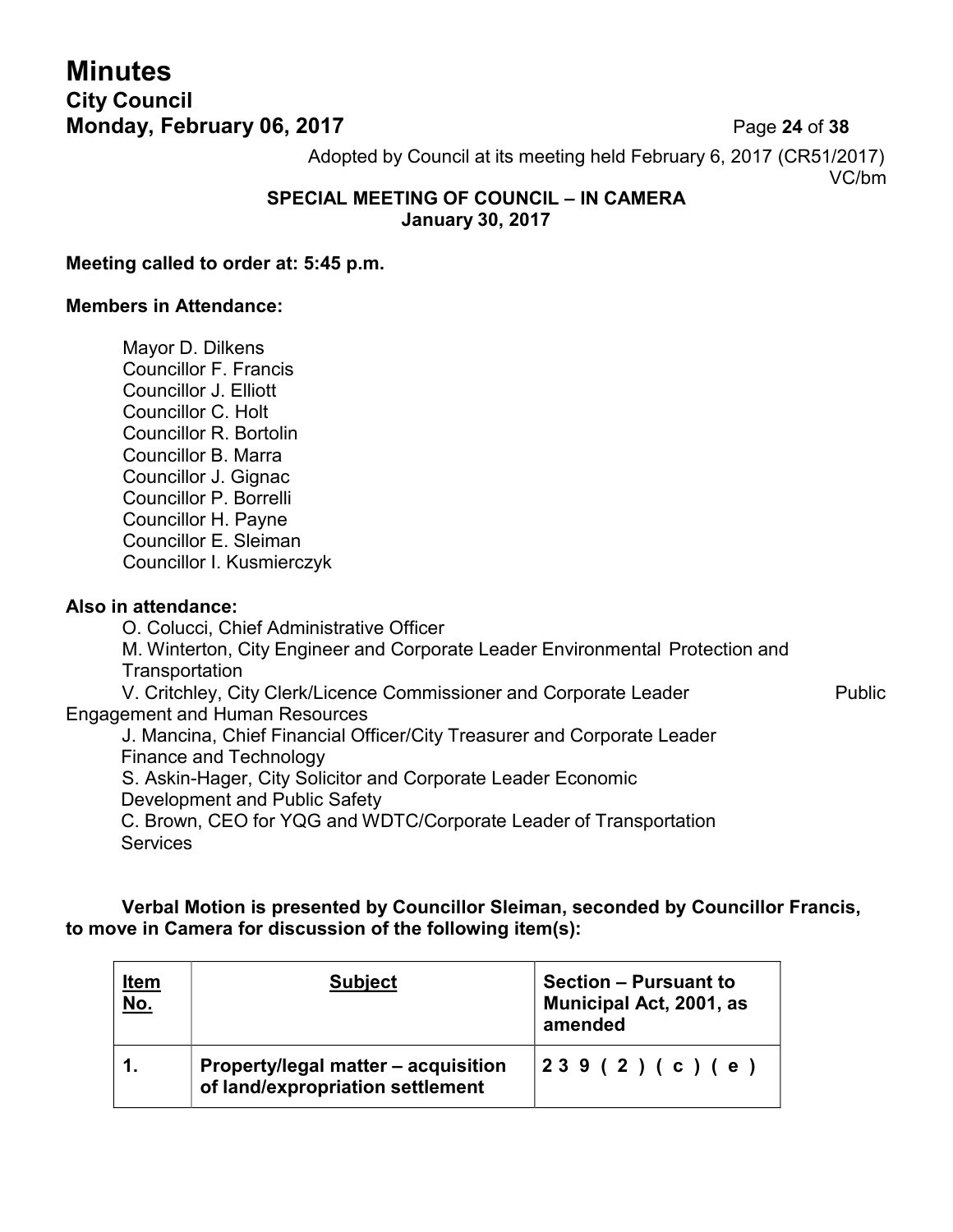**Minutes City Council Monday, February 06, 2017 Page 25** of 38 **Motion Carried.**

#### **Declarations of Pecuniary Interest:**

None declared.

**Discussion on the items of business. (Item 1)**

**Verbal Motion is presented by Councillor Bortolin, seconded by Councillor Gignac, to move back into public session.**

**Motion Carried.**

**Moved by Councillor Payne, seconded by Councillor Marra, THAT the Clerk BE DIRECTED to transmit the recommendation(s) contained in the report(s) discussed at the In-Camera Council Meeting held January 30, 2017 directly to Council for consideration at the next Regular Meeting.**

1. That the recommendation contained in the in-camera report from the Coordinator of Real Estate Services, Manager of Real Estate Services, City Solicitor and Corporate Leader Economic Development and Public Safety, City Engineer and Corporate Leader Environmental Protection and Transportation and Chief Financial Officer/City Treasurer and Corporate Leader Finance and Technology respecting a property/legal matter – acquisition of land/expropriation settlement **BE APPROVED**.

**Motion Carried.**

**Moved by Councillor Borrelli, seconded by Councillor Marra, That the special meeting of council held January 30, 2017 BE ADJOURNED. (Time: 5:47 p.m.) Motion Carried.**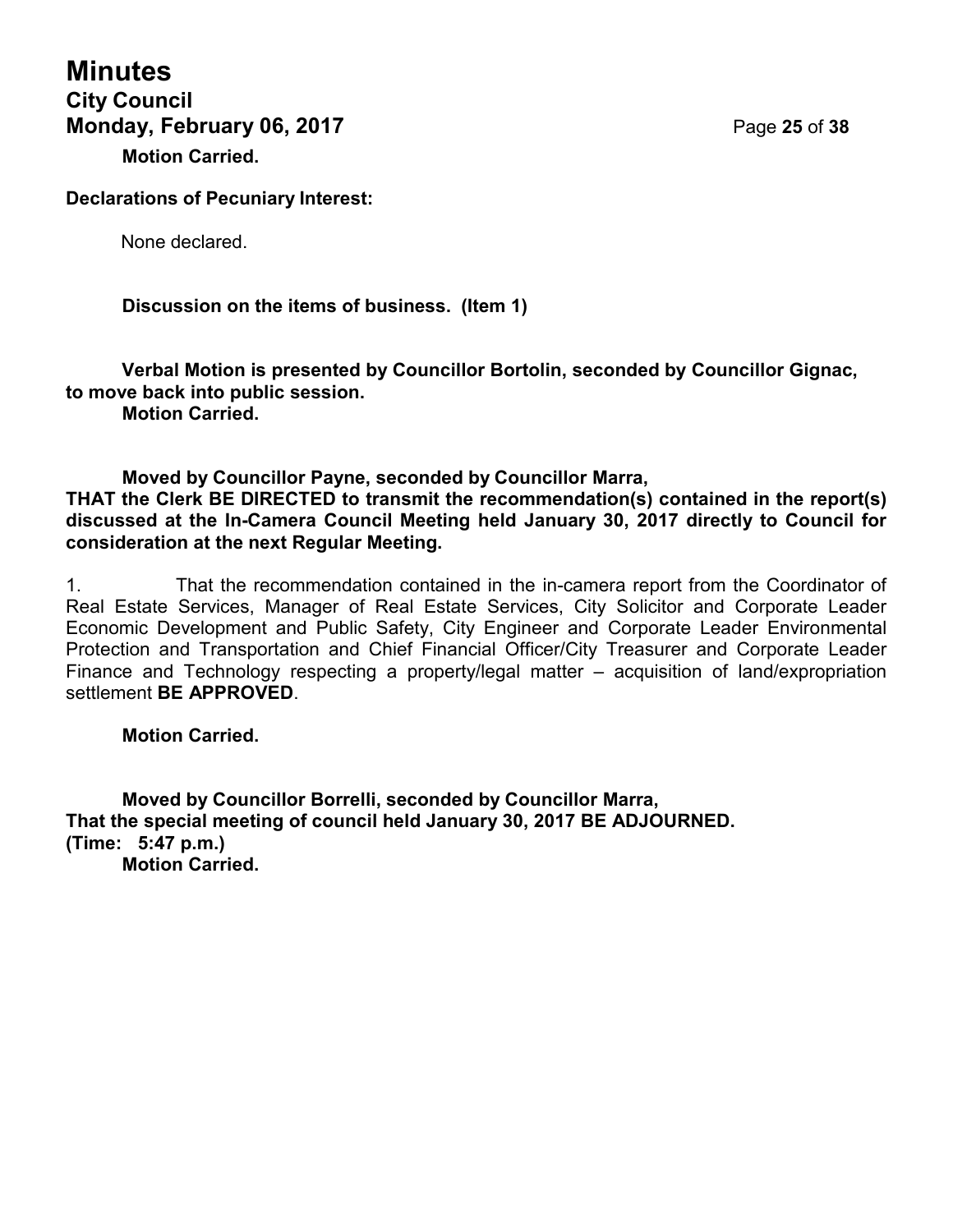**Minutes City Council Monday, February 06, 2017 Page 26 of 38** 

Adopted by Council at its meeting held February 6, 2017 (CR69/2017) VC/bm Windsor, Ontario, February 6, 2017

#### **REPORT OF THE STRIKING COMMITTEE of its meeting held January 30, 2017**

**PRESENT:** Mayor D. Dilkens Councillor J. Gignac Councillor F. Francis Councillor J. Elliott Councillor H. Payne Councillor E. Sleiman Councillor R. Bortolin Councillor C. Holt Councillor B. Marra Councillor P. Borrelli Councillor I. Kusmierczyk

#### **Also in attendance:**

O. Colucci, Chief Administrative Officer

M. Winterton, City Engineer and Corporate Leader Environmental Protection and **Transportation** 

V. Critchley, City Clerk/Licence Commissioner and Corporate Leader Public Engagement and Human Resources

J. Mancina, Chief Financial Officer/City Treasurer and Corporate Leader Finance and Technology

S. Askin-Hager, City Solicitor and Corporate Leader Economic Development and Public Safety

C. Brown, CEO for YQG and WDTC/Corporate Leader of Transportation **Services** 

#### **Declarations of Pecuniary Interest:**

None declared.

Your Committee submits the following recommendations: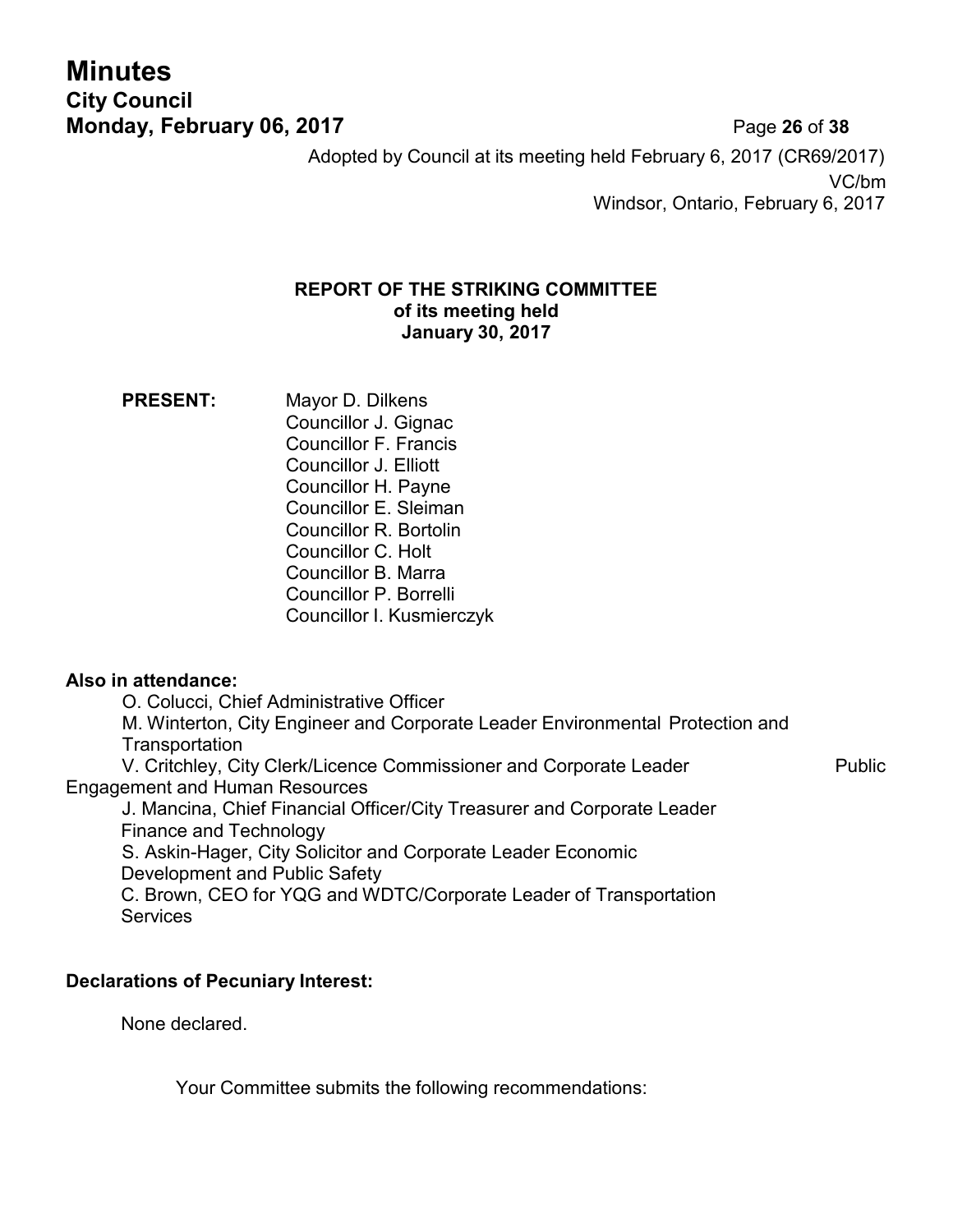### **Minutes City Council Monday, February 06, 2017** Page 27 of 38

(1) That Mayor Dilkens **BE NOMINATED** to serve on the *Municipal Alliance for Connected and Autonomous Vehicles in Ontario* (MACAVO) coordinated by the Ontario Good Roads Association.

CHAIR

CITY CLERK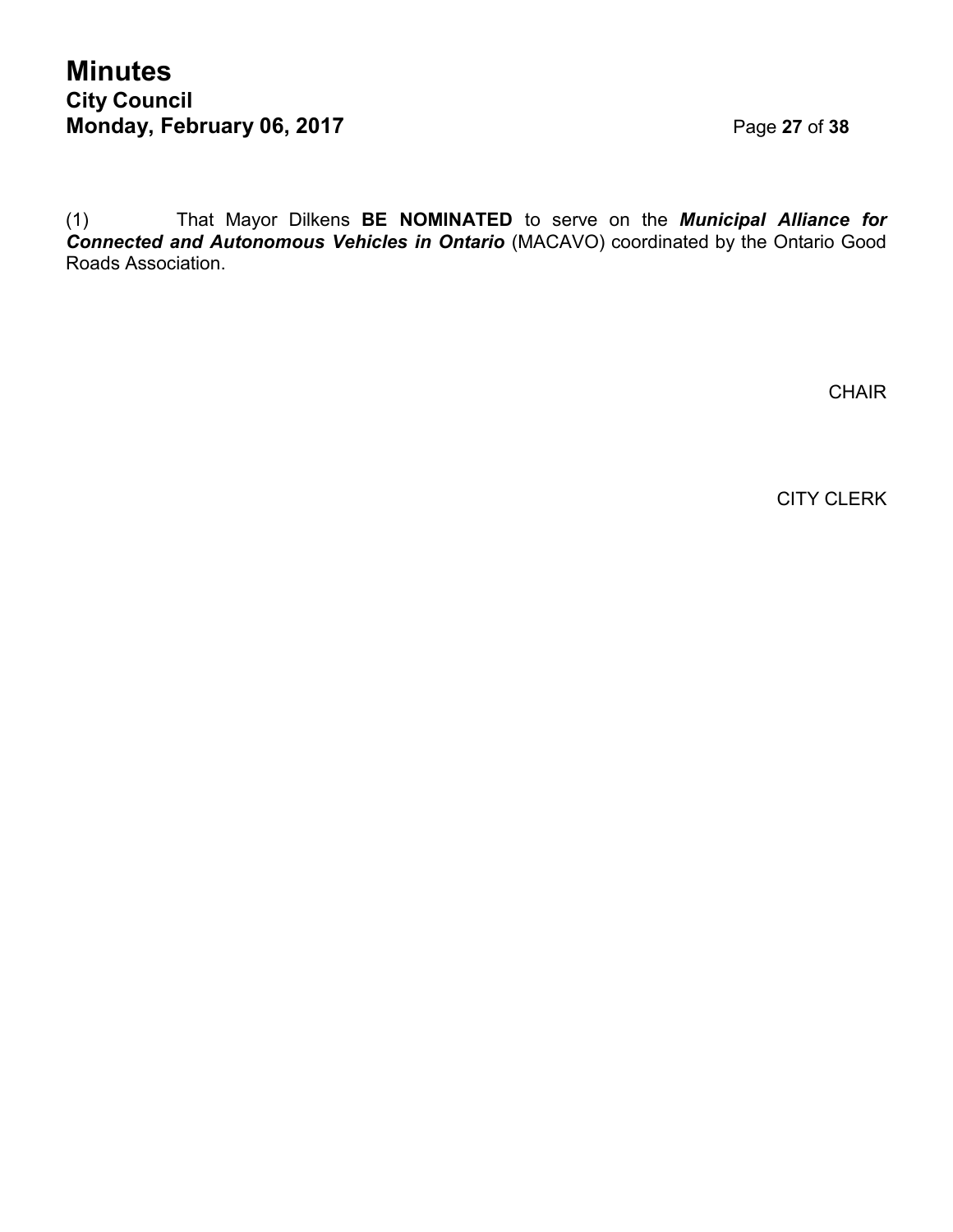**Minutes City Council Monday, February 06, 2017 Page 28 of 38** 

Adopted by Council at its meeting held February 6, 2017 (CR68/2017) VC/bm

### **SPECIAL MEETING OF COUNCIL – IN CAMERA February 6, 2017**

#### **Meeting called to order at: 5:00 p.m.**

#### **Members in Attendance:**

Mayor D. Dilkens Councillor F. Francis Councillor J. Elliott Councillor R. Bortolin (arrives at 5:01 p.m.) Councillor B. Marra Councillor J. Gignac Councillor P. Borrelli Councillor H. Payne Councillor E. Sleiman Councillor I. Kusmierczyk

#### **Members Absent:**

Councillor C. Holt

#### **Also in attendance:**

O. Colucci, Chief Administrative Officer

J. Payne, Community Development and Health Commissioner and Corporate Leader Social Development, Health, Recreation and Culture

V. Critchley, City Clerk/Licence Commissioner and Corporate Leader Public Engagement and Human Resources

J. Mancina, Chief Financial Officer/City Treasurer and Corporate Leader Finance and Technology

S. Askin-Hager, City Solicitor and Corporate Leader Economic Development and Public Safety

C. Brown, CEO for YQG and WDTC/Corporate Leader of Transportation **Services** 

**Verbal Motion is presented by Councillor Gignac, seconded by Councillor Marra, to move in Camera for discussion of the following item(s):**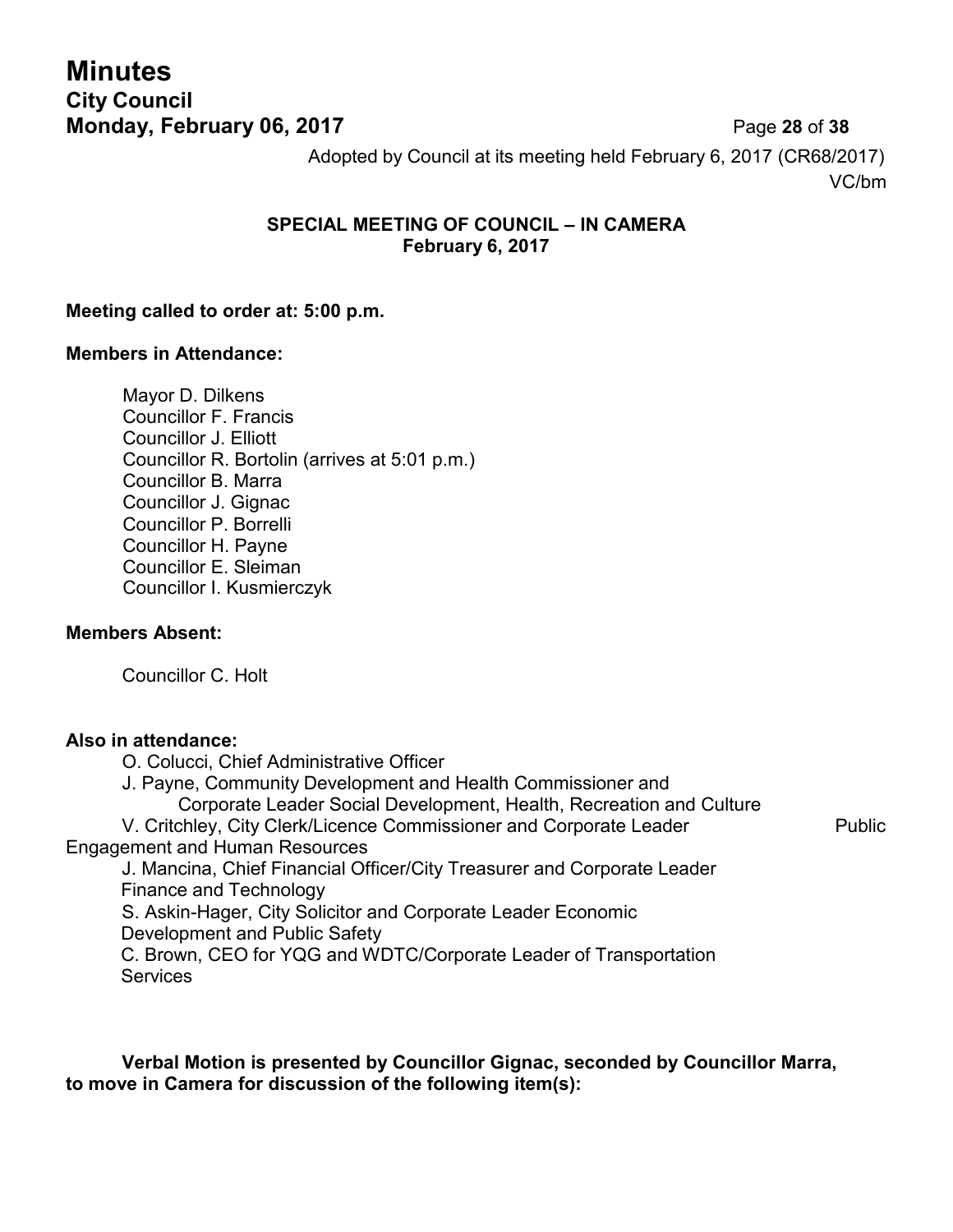## **Minutes City Council Monday, February 06, 2017 Page 29 of 38**

| <b>Item</b><br>No. | <b>Subject</b>                                                          | Section - Pursuant to<br><b>Municipal Act, 2001, as</b><br>amended |
|--------------------|-------------------------------------------------------------------------|--------------------------------------------------------------------|
| 1.                 | Property/legal matter – acquisition<br>of land/expropriation settlement | 239(2)(c)(e)                                                       |
| 2.                 | Property matter – sale of land                                          | 239 (2) (c)                                                        |
| 3.                 | Property matter – sale of land                                          | 239 (2) (c)                                                        |
| 4.                 | Property matter – sale of land                                          | 239 (2) (c)                                                        |
| 5.                 | <b>Property matter – lease</b>                                          | 239 (2) (c)                                                        |
| 6.                 | Legal/property matter - appeal                                          | 239(2)(e)(f)                                                       |
| 7.                 | <b>Property matter - easement</b>                                       | 239 (2) (e)                                                        |

#### **Motion Carried.**

#### **Declarations of Pecuniary Interest:**

None declared.

**Discussion on the items of business. (Items 1, 2, 3, 4, 5, 6 and 7)**

**Verbal Motion is presented by Councillor Marra, seconded by Councillor Elliott, to move back into public session. Motion Carried.**

**Moved by Councillor Elliott, seconded by Councillor Francis, THAT the Clerk BE DIRECTED to transmit the recommendation(s) contained in the report(s) discussed at the In-Camera Council Meeting held February 6, 2017 directly to Council for consideration at the next Regular Meeting.**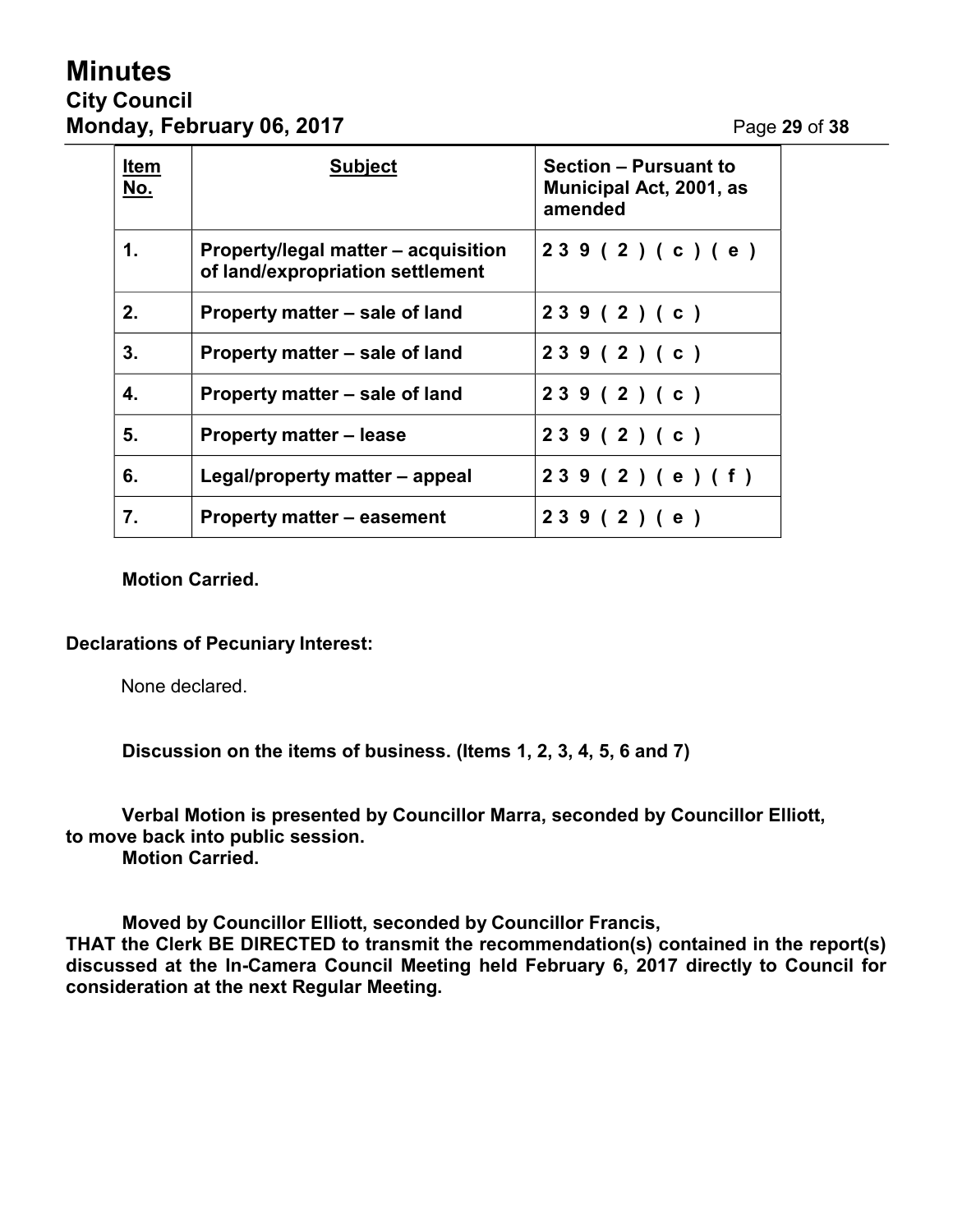1. That the recommendation contained in the in-camera report from the Coordinator of Real Estate Services, Manager of Real Estate Services, City Engineer and Corporate Leader Environmental Protection and Transportation, City Solicitor and Corporate Leader Economic Development and Public Safety and Chief Financial Officer/City Treasurer and Corporate Leader Finance and Technology respecting a property/legal matter – acquisition of land/expropriation settlement **BE APPROVED**.

2. That the recommendation contained in the in-camera report from the Coordinator of Real Estate Services, Manager of Real Estate Services, City Solicitor and Corporate Leader Economic Development and Public Safety and Chief Financial Officer/City Treasurer and Corporate Leader Finance and Technology respecting a property matter – sale of land **BE APPROVED**.

3. That the recommendation contained in the in-camera report from the Coordinator of Real Estate Services, Manager of Real Estate Services, City Solicitor and Corporate Leader Economic Development and Public Safety and Chief Financial Officer/City Treasurer and Corporate Leader Finance and Technology respecting a property matter – sale of land **BE APPROVED**.

4. That the recommendation contained in the in-camera report from the Coordinator of Real Estate Services, Manager of Real Estate Services, City Engineer and Corporate Leader Environmental Protection and Transportation, City Solicitor and Corporate Leader Economic Development and Public Safety and Chief Financial Officer/City Treasurer and Corporate Leader Finance and Technology respecting a property matter – sale of land **BE APPROVED.**

5. That the recommendation contained in the in-camera report from the Coordinator of Real Estate Services, Manager of Real Estate Services, City Engineer and Corporate Leader Environmental Protection and Transportation, City Solicitor and Corporate Leader Economic Development and Public Safety and Chief Financial Officer/City Treasurer and Corporate Leader Finance and Technology respecting a property matter – lease **BE APPROVED.**

6. That the recommendation contained in the in-camera report from Senior Legal Counsel, City Solicitor and Corporate Leader Economic Development and Public Safety and Chief Financial Officer/City Treasurer and Corporate Leader Finance and Technology respecting a legal/property matter – appeal **BE APPROVED.**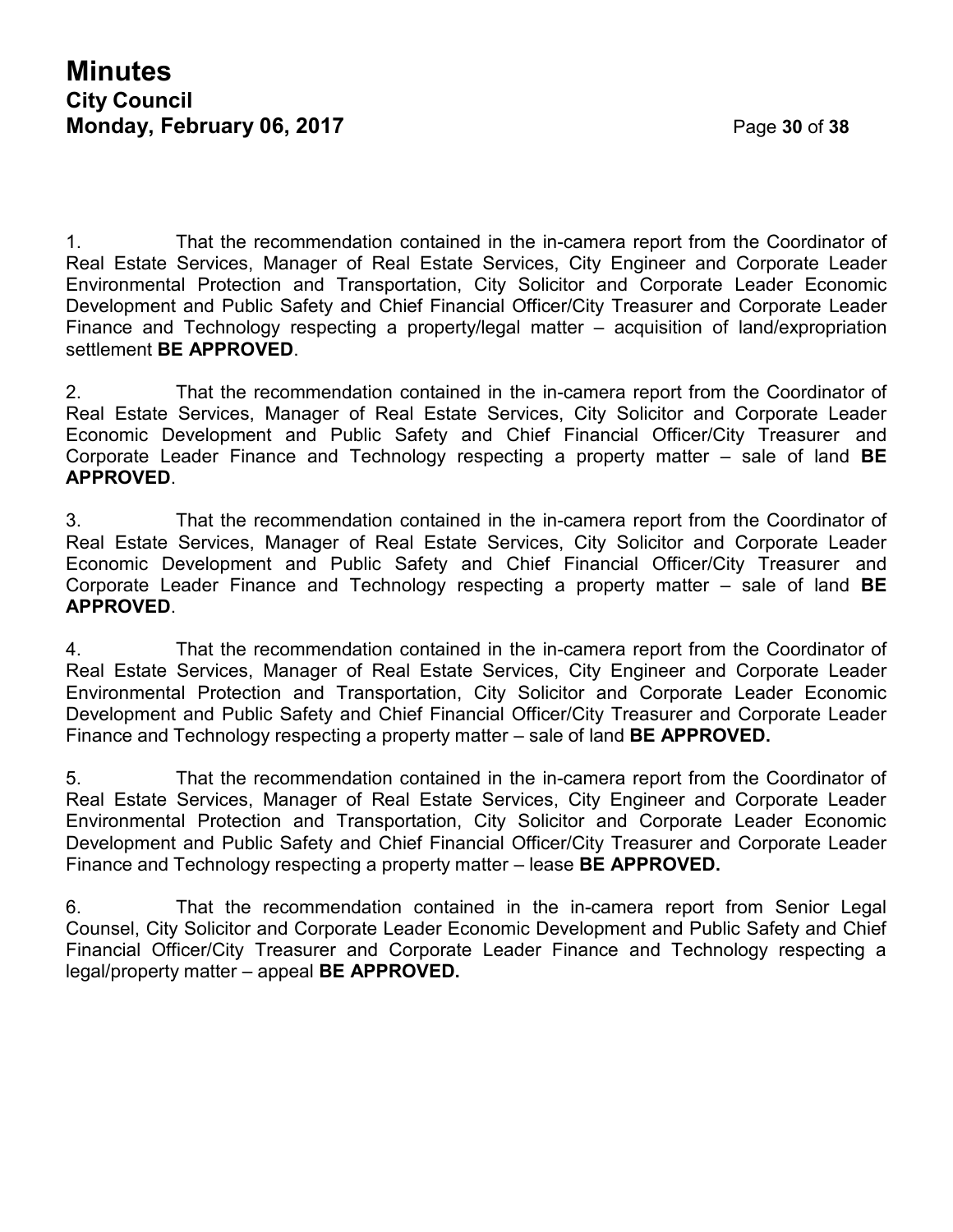### **Minutes City Council Monday, February 06, 2017 Page 31 of 38**

7. That the recommendation contained in the in-camera report from Legal Counsel, City Solicitor and Corporate Leader Economic Development and Public Safety and City Engineer and Corporate Leader Environmental Protection and Transportation respecting a property matter – easement **BE APPROVED.**

#### **Motion Carried.**

**Moved by Councillor Elliott, seconded by Councillor Marra, That the special meeting of council held February 6, 2017 BE ADJOURNED. (Time: 5:09 p.m.) Motion Carried.**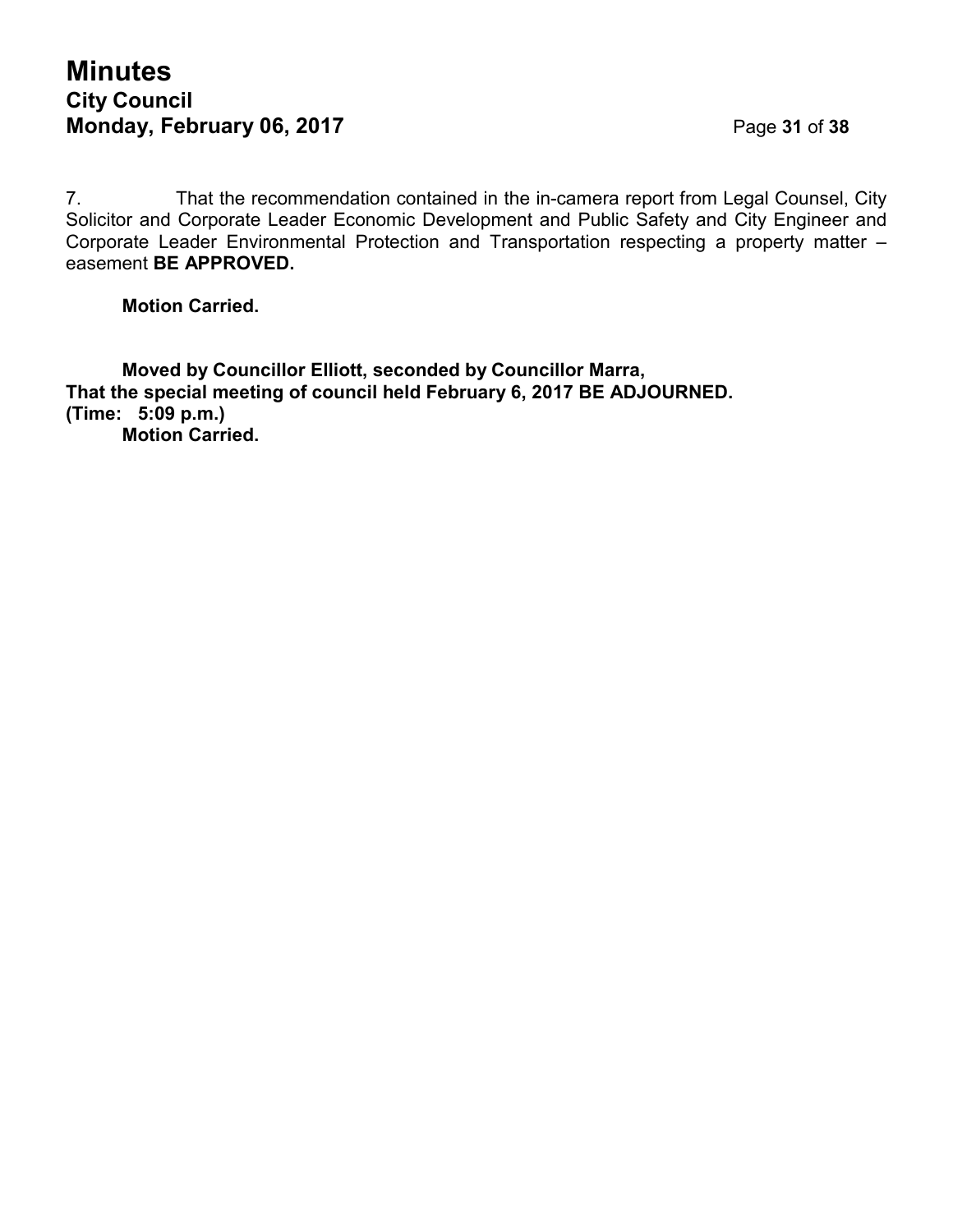**City Council Monday, February 06, 2017 Page 32** of 38

CR66/2017 - Appendix A - Item No. 11.2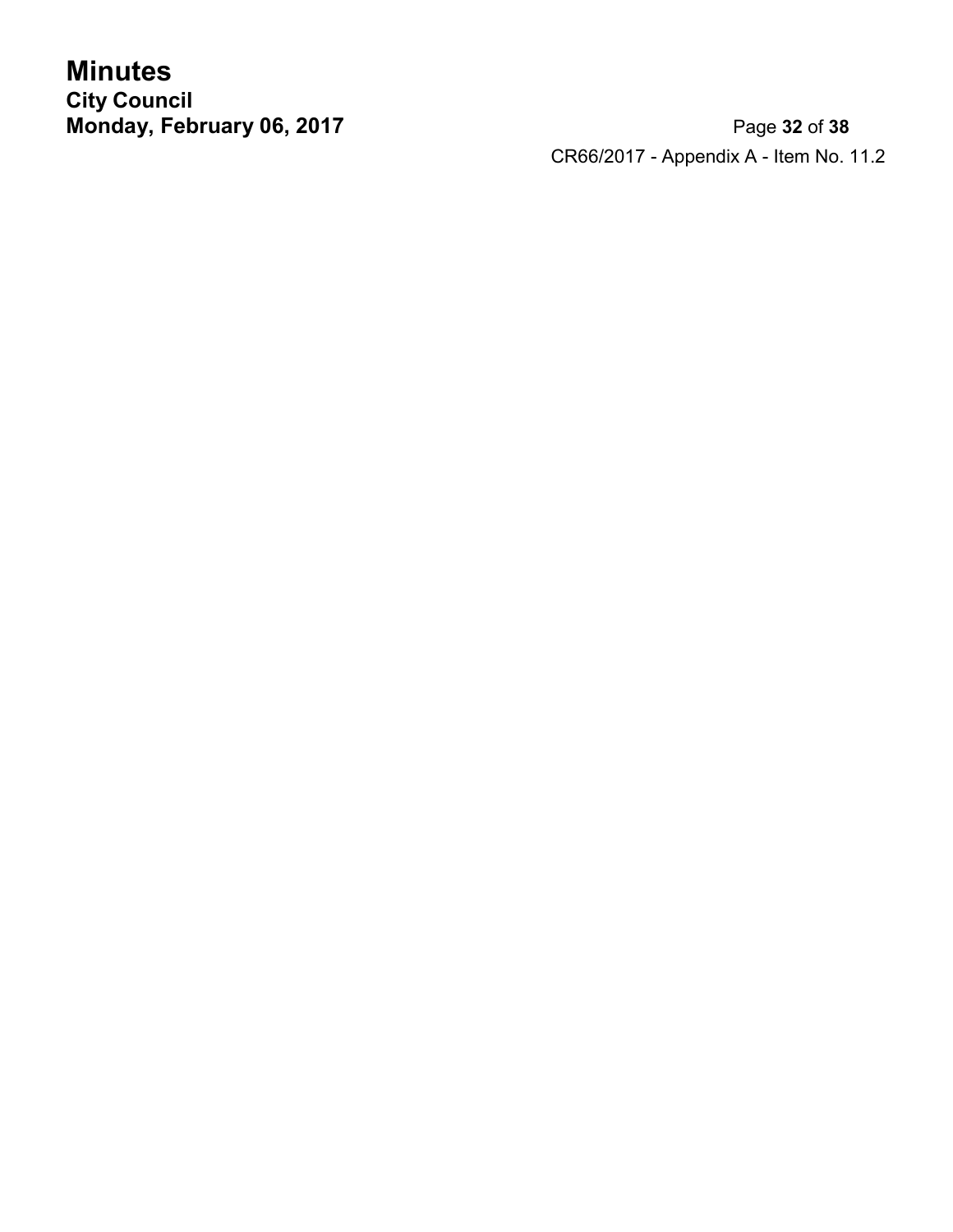As noted above, the last Shareholder's meeting was held on May 4, 2015, at the regular Council meeting. Through CR87/2015, the 2014 report of the Board was received, and its recommendations were adopted as presented. The Minutes of the last Shareholder's meeting were adopted at the next regular Council meeting, held May 19, 2015.

#### **Financial Statements**

Roseland is required to present its financial statements to the Shareholder. Copies of the balance sheets for the calendar year 2015, adopted by the Board on May 6, 2016, are attached.

It has been the practice to include Roseland in the City's external audit and Consolidated Financial Records, and the change in financial position is included in that process. The Board requests that the Shareholder continue to approve this format in order to keep costs to a minimum.

Should the Shareholder require full financial statements, the financial records of Roseland would need to be separately audited – which would result in additional costs to be borne by Roseland. It is estimated that a separate external audit of Roseland would cost approximately \$9,000-\$12,000 per year.

Audited financial statements are normally required when an entity has outstanding loans or lines of credit with financial institutions and therefore covenants within such creditor agreements often require the submission of audited financial statements to the financial institution within defined timelines as a condition of the loans. Roseland does not have any such agreements as all of its financing is handled directly by the City. Therefore, there is no specific need to have separately audited financial statements prepared. As indicated, the Roseland accounts are already audited within the City's overall consolidated audit.

 $Aa$  $000$ 

Kate Tracey, legal counsel to Roseland Golf & Curling Club Limited

Encl: 2015 Financial Statements

Phil Roberts - Corporate Secretary & GM cc: Dan Seguin - Treasurer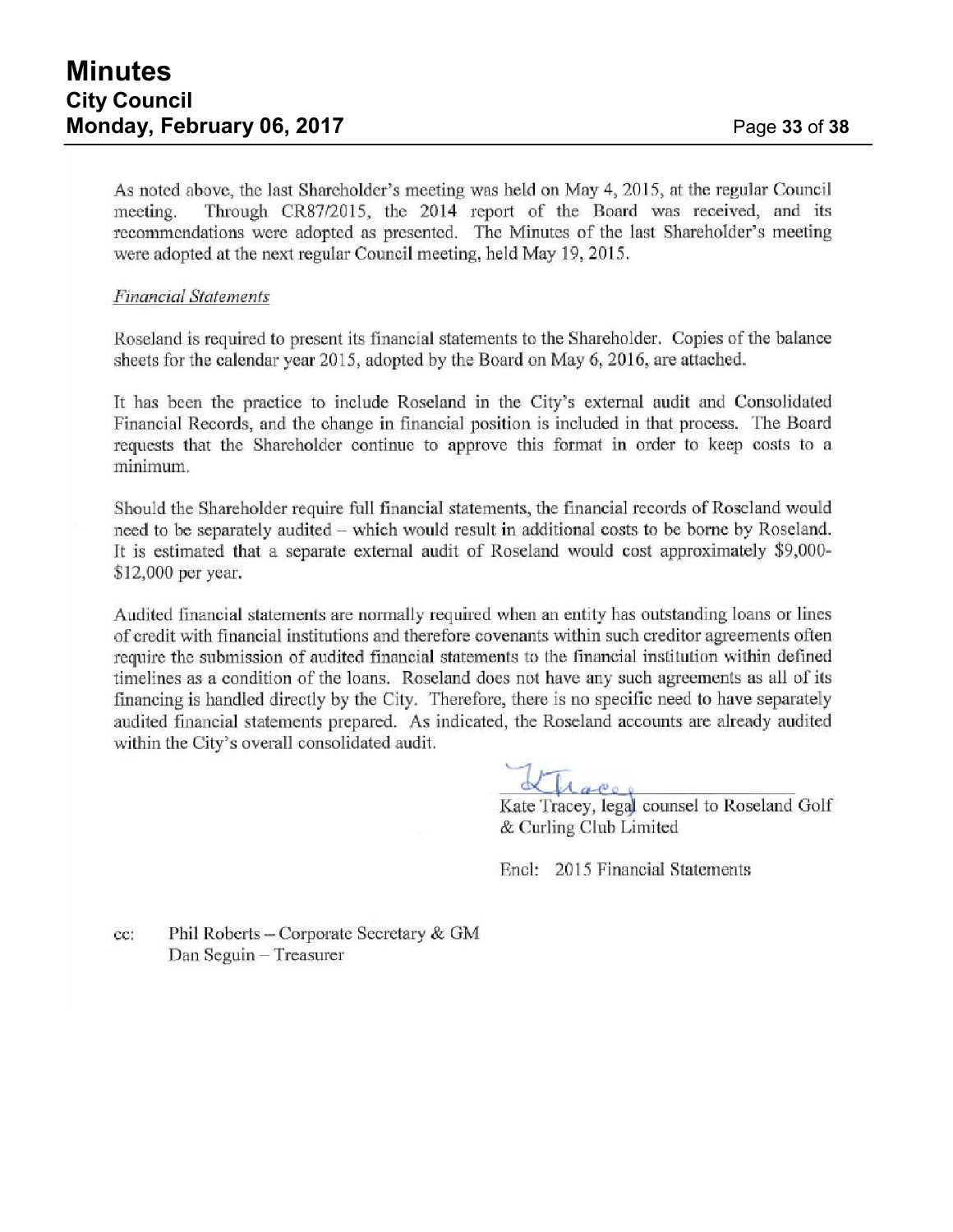**City Council Monday, February 06, 2017 Page 34** of 38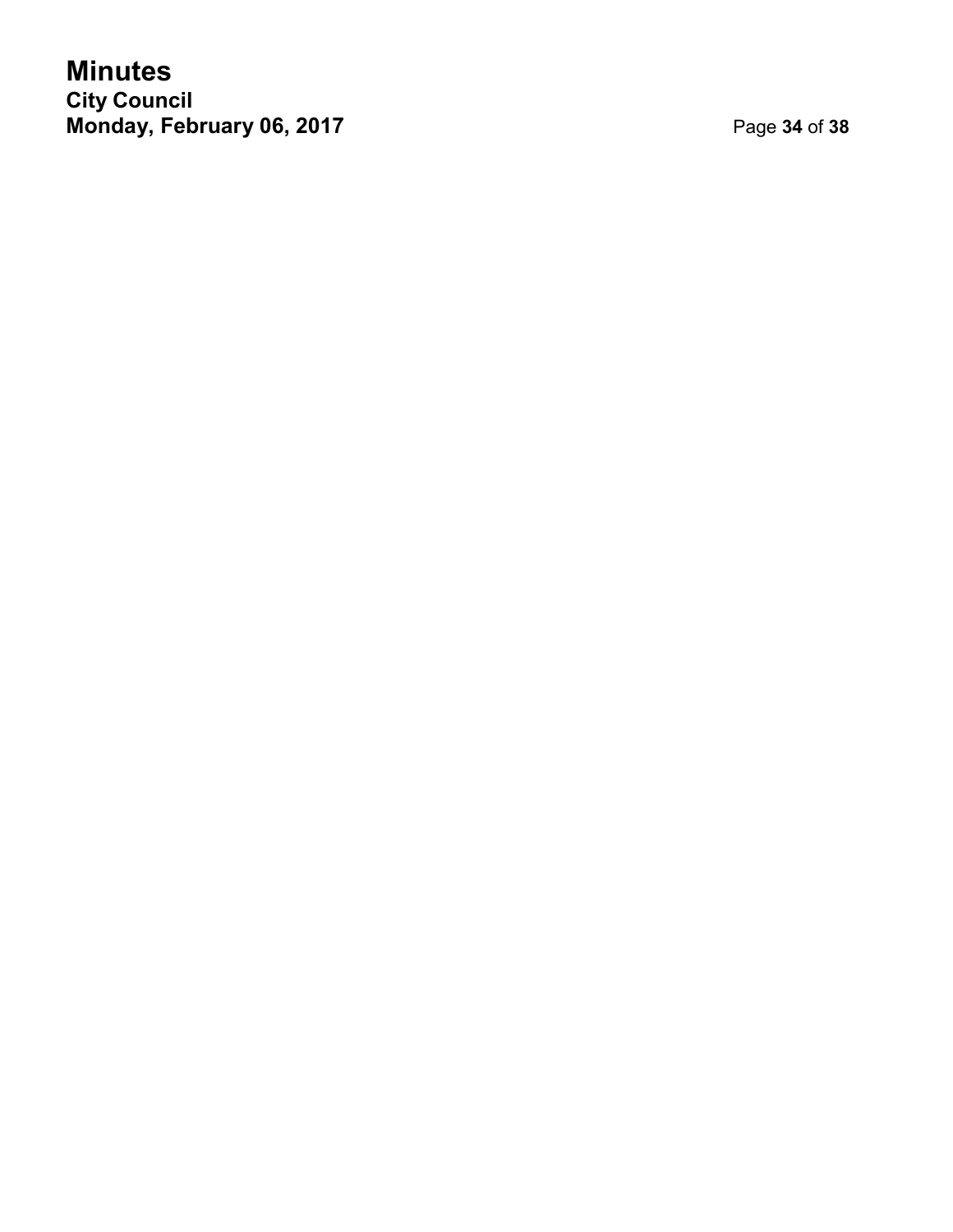**City Council Monday, February 06, 2017** Page **35** of **38**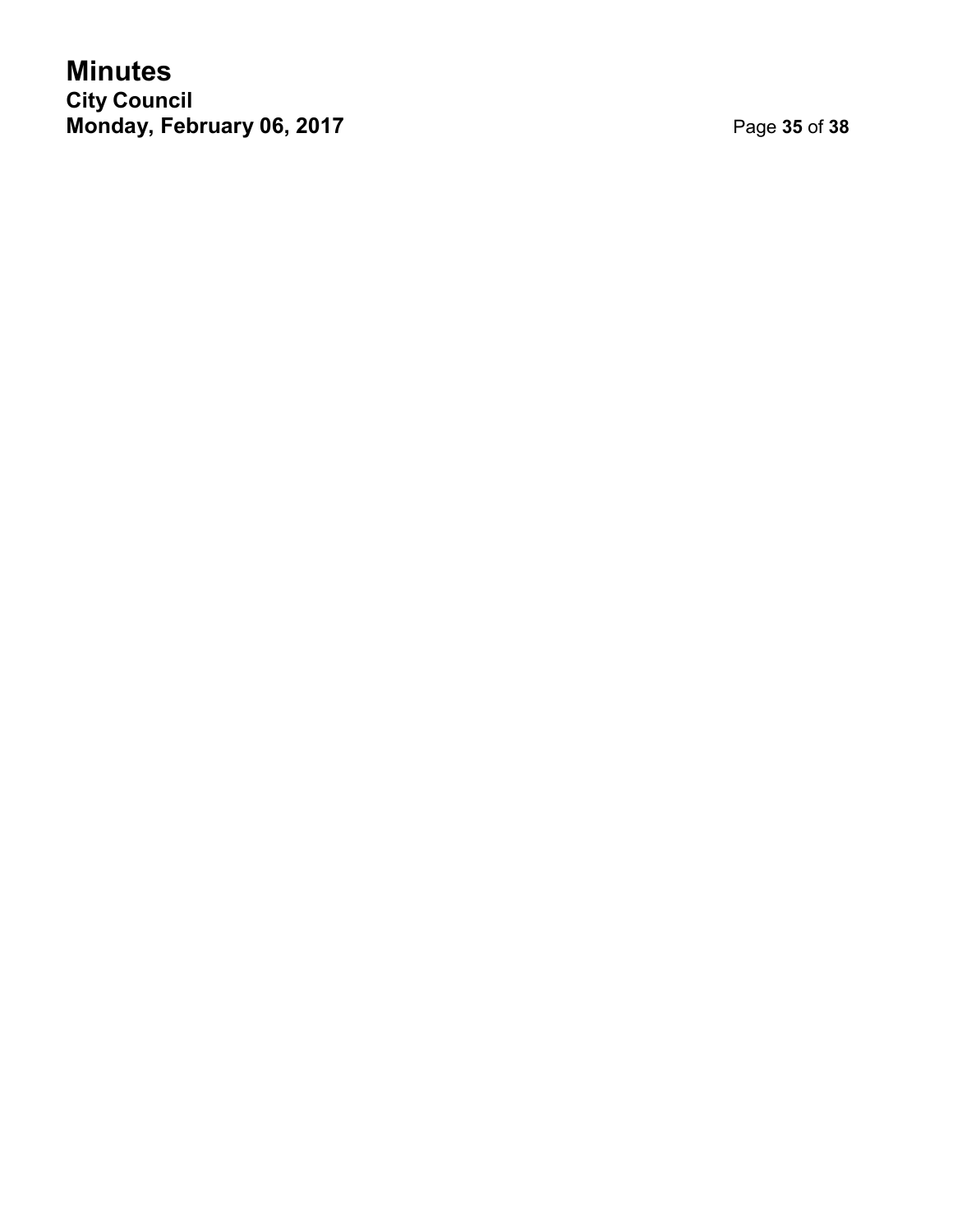**City Council Monday, February 06, 2017** Page **36** of **38**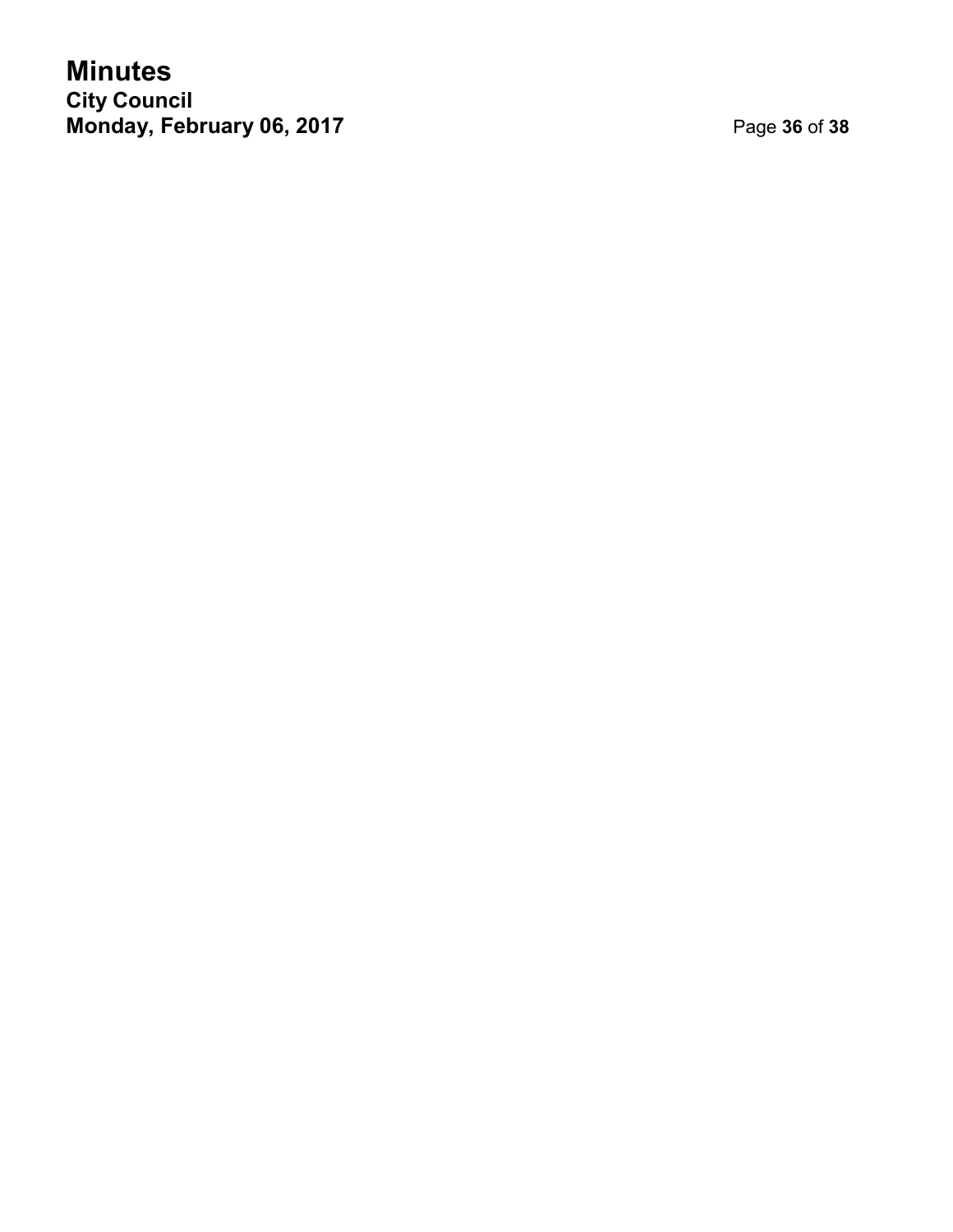**City Council Monday, February 06, 2017** Page **37** of **38**